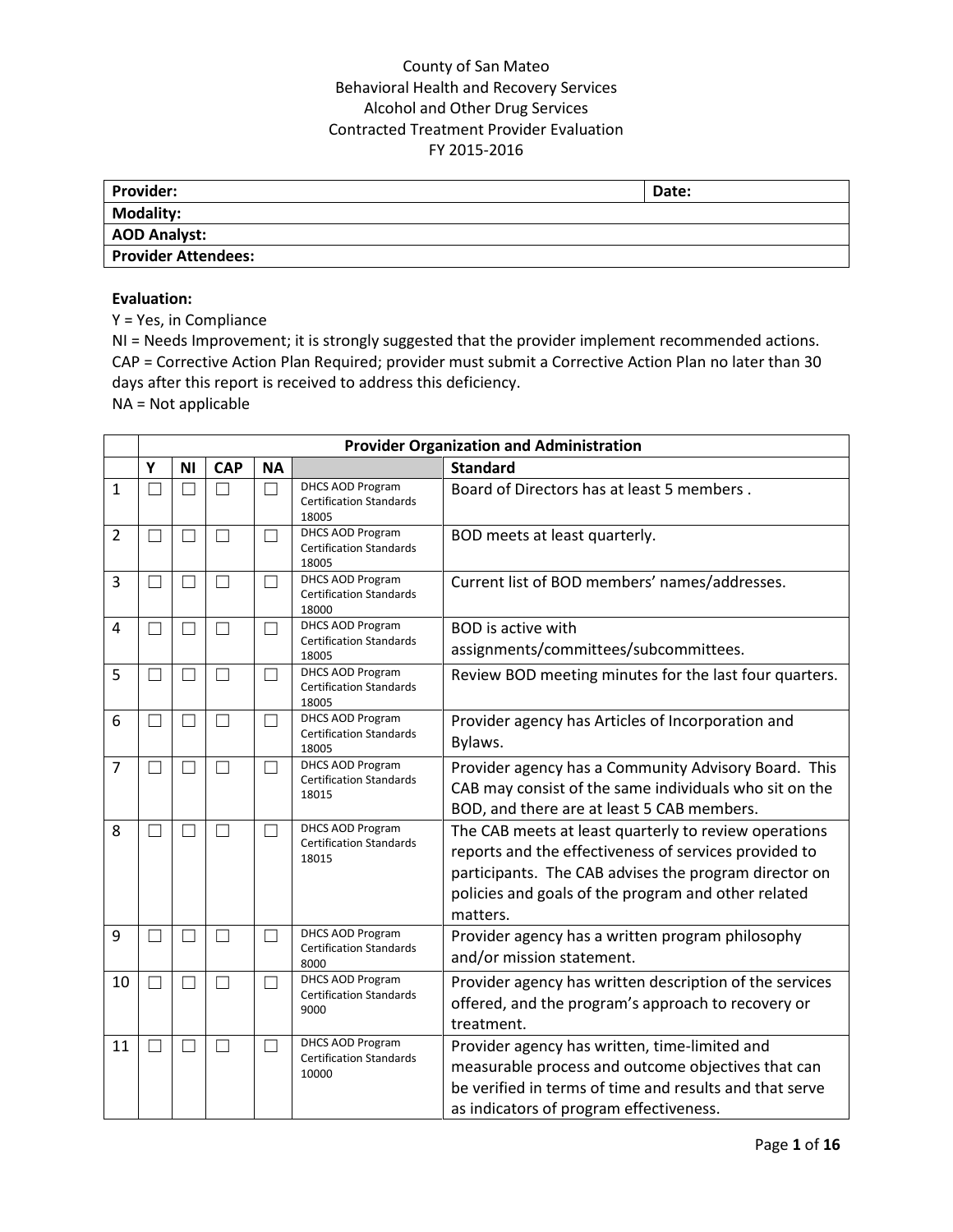| 12 |  |                     | DHCS AOD Program<br><b>Certification Standards</b><br>11000 | Provider agency has a written evaluation plan for<br>management decision making. Program data is<br>collected to provide an assessment of the program's<br>progress in meeting its objectives.                                                          |
|----|--|---------------------|-------------------------------------------------------------|---------------------------------------------------------------------------------------------------------------------------------------------------------------------------------------------------------------------------------------------------------|
| 13 |  |                     | DHSA AOD Program<br><b>Certification Standards</b><br>25000 | Program has a good neighbor policy to support good<br>community relations.                                                                                                                                                                              |
| 14 |  |                     | 42 CFR Part 54                                              | If provider is faith-based, it has a written policy stating<br>that its faith-based services are in compliance with<br>Charitable Choice regulations, and that clients are<br>informed of the availability and option of selecting<br>another provider. |
| 15 |  |                     | DHCS NNA-DMC Contract                                       | Provider has a written policy stating it will not use<br>federal funds for sectarian worship, instruction, or<br>proselytization. No federal funds may be used to<br>provide direct, immediate, or substantial support to<br>any religious activity.    |
|    |  | Notes/Observations: |                                                             |                                                                                                                                                                                                                                                         |

|    | <b>Facility Health and Safety</b> |    |               |           |                                                                    |                                                                                                                                                       |  |  |  |
|----|-----------------------------------|----|---------------|-----------|--------------------------------------------------------------------|-------------------------------------------------------------------------------------------------------------------------------------------------------|--|--|--|
|    | <b>Name/Address of Facility:</b>  |    |               |           |                                                                    |                                                                                                                                                       |  |  |  |
|    | Υ                                 | ΝI | <b>CAP</b>    | <b>NA</b> |                                                                    | <b>Standard</b>                                                                                                                                       |  |  |  |
|    |                                   |    |               |           |                                                                    | The program facility is free from:                                                                                                                    |  |  |  |
| 16 |                                   |    |               |           | <b>DHCS AOD Program</b><br><b>Certification Standards</b><br>26010 | Broken glass, filth, litter, or debris                                                                                                                |  |  |  |
| 17 |                                   |    | $\mathcal{L}$ |           | DHCS AOD Program<br><b>Certification Standards</b><br>26010        | Flies, insects, or other vermin                                                                                                                       |  |  |  |
| 18 |                                   |    | ┓             |           | <b>DHCS AOD Program</b><br><b>Certification Standards</b><br>26010 | Toxic chemicals or noxious fumes and odors                                                                                                            |  |  |  |
| 19 |                                   |    | ┑             |           | <b>DHCS AOD Program</b><br><b>Certification Standards</b><br>26010 | <b>Exposed electrical wiring</b>                                                                                                                      |  |  |  |
| 20 |                                   |    | $\mathcal{L}$ |           | DHCS AOD Program<br><b>Certification Standards</b><br>26010        | Peeling paint or broken plaster                                                                                                                       |  |  |  |
| 21 |                                   |    | ┑             |           | <b>DHCS AOD Program</b><br><b>Certification Standards</b><br>26010 | Other noticeable health or safety hazards                                                                                                             |  |  |  |
| 22 |                                   |    | ┓             |           | DHCS AOD Program<br><b>Certification Standards</b><br>26010        | Carpet and floors are free from filth, holes, cracks,<br>tears, broken tiles, or other safety hazards                                                 |  |  |  |
| 23 |                                   |    | ٦             |           | <b>DHCS AOD Program</b><br><b>Certification Standards</b><br>26010 | The program provides for the safe disposal of<br>contaminated water and chemicals used for cleaning<br>purposes                                       |  |  |  |
| 24 |                                   |    |               |           | DHCS AOD Program<br><b>Certification Standards</b><br>26010        | The program has a written policy prohibiting the<br>possession of guns, knives (other than kitchen<br>utensils) or other weapons at the program site. |  |  |  |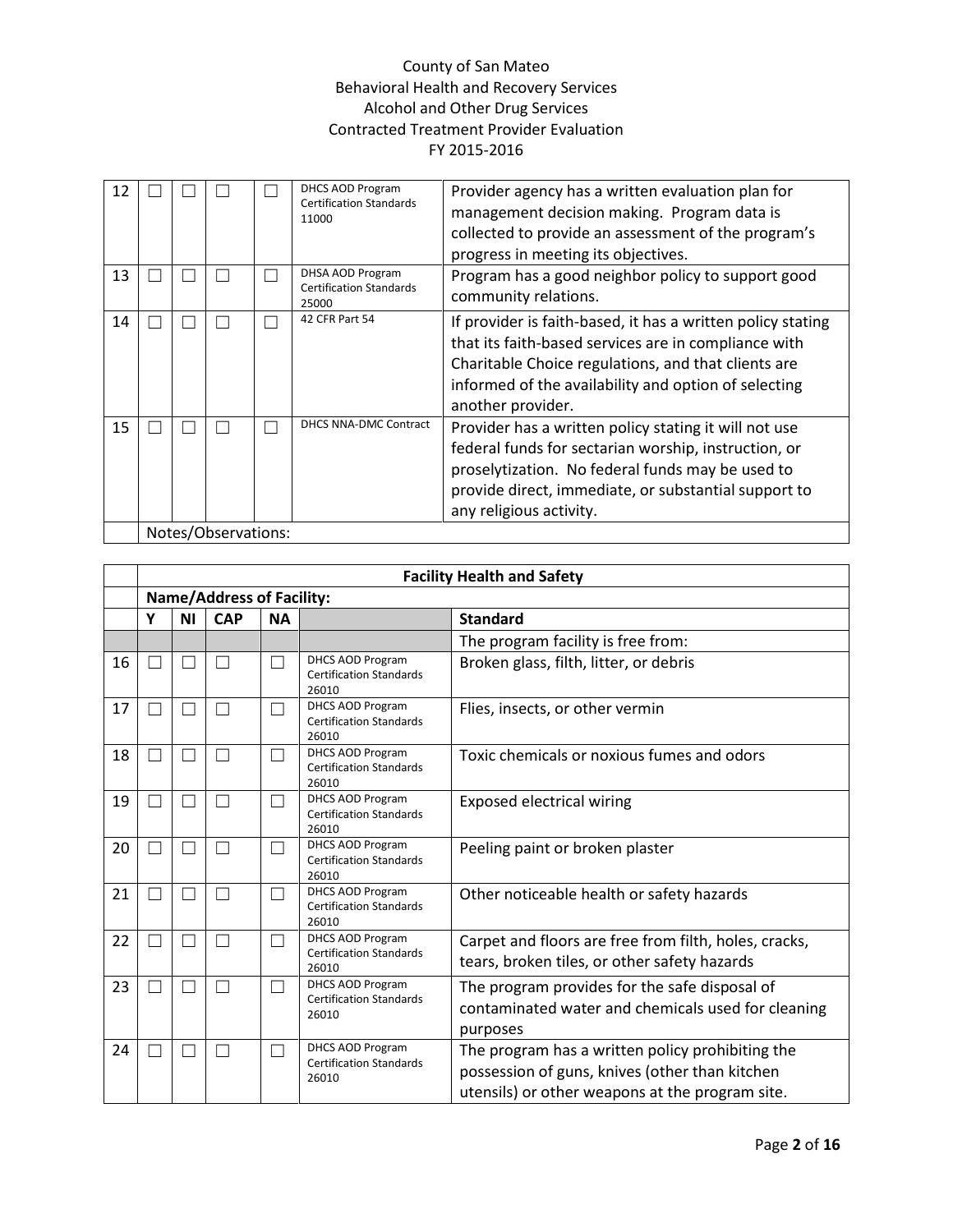| 25 |                     |  |  |  | DHCS AOD Program<br><b>Certification Standards</b><br>26010 | All outdoor and indoor passageways, stairways,<br>inclines, ramps, open porches and other areas of<br>potential hazard shall be kept free of obstruction and<br>lighted for the visibility and safety of participants. |  |  |
|----|---------------------|--|--|--|-------------------------------------------------------------|------------------------------------------------------------------------------------------------------------------------------------------------------------------------------------------------------------------------|--|--|
|    | Notes/Observations: |  |  |  |                                                             |                                                                                                                                                                                                                        |  |  |

|    | <b>Facility Postings and Documentation</b> |           |                   |                          |                                                                    |                                                                                                                                                                          |  |  |  |
|----|--------------------------------------------|-----------|-------------------|--------------------------|--------------------------------------------------------------------|--------------------------------------------------------------------------------------------------------------------------------------------------------------------------|--|--|--|
|    | Υ                                          | ΝI        | <b>CAP</b>        | ΝA                       |                                                                    | <b>Standard</b>                                                                                                                                                          |  |  |  |
| 26 | $\Box$                                     | П         | П                 | П                        | <b>DHCS AOD Program</b><br><b>Certification Standards</b><br>26020 | Hours of Operation are posted. Emergency numbers<br>and other referral numbers are posted while provider<br>is closed.                                                   |  |  |  |
| 27 | П                                          | $\Box$    | $\Box$            | П                        | Title 9, Section 10511                                             | State Certification/License is posted                                                                                                                                    |  |  |  |
| 28 | $\Box$                                     | $\Box$    | П                 | П                        | DHCS AOD Program<br><b>Certification Standards</b><br>12050        | Emergency numbers and non-emergency numbers for<br>local fire department, police department, and<br>ambulance services are posted, and the number to a<br>crisis center. |  |  |  |
| 29 | П                                          | П         | ΓI                | $\Box$                   | <b>DHCS AOD Program</b><br><b>Certification Standards</b><br>26015 | Fire Clearance is posted                                                                                                                                                 |  |  |  |
| 30 | $\vert \ \ \vert$                          | $\Box$    | П                 | П                        | DHCS AOD Program<br><b>Certification Standards</b><br>22000        | Participants' Rights (form DHCS 5080, 07/13) is<br>posted. Form must include County phone number.                                                                        |  |  |  |
| 31 | $\Box$                                     | П         | $\Box$            | П                        | DHCS AOD Program<br><b>Certification Standards</b><br>19005        | Equal Opportunity Act notification is posted.                                                                                                                            |  |  |  |
|    |                                            |           |                   |                          |                                                                    | Written policies and procedures:                                                                                                                                         |  |  |  |
| 32 | Ш                                          | $\Box$    | $\Box$            | $\vert \ \ \vert$        | DHCS AOD Program<br><b>Certification Standards</b><br>12040        | Medication Storage Policy/Handling of Prescription<br><b>Drugs</b>                                                                                                       |  |  |  |
| 33 | П                                          | $\Box$    | $\Box$            | $\vert \ \ \vert$        | <b>DHCS AOD Program</b><br><b>Certification Standards</b><br>17020 | Quality Assurance/ Client File Review Policy                                                                                                                             |  |  |  |
| 34 | П                                          | П         | $\Box$            | $\Box$                   |                                                                    | Wait Times, Waiting Lists, and Referral Procedures                                                                                                                       |  |  |  |
| 35 | $\Box$                                     | П         | $\Box$            | П                        | DHCS AOD Program<br><b>Certification Standards</b><br>23000        | Nondiscrimination in providing services                                                                                                                                  |  |  |  |
| 36 | $\Box$                                     | $\Box$    | П                 | $\overline{\phantom{0}}$ | <b>DHCS AOD Program</b><br><b>Certification Standards</b><br>12010 | Admit/serve those with physical/mental disabilities,<br>conforming to Americans with Disabilities Act.                                                                   |  |  |  |
| 37 | $\Box$                                     | $\Box$    | $\Box$            | П                        | DHCS AOD Program<br><b>Certification Standards</b><br>24000        | Confidentiality of client records                                                                                                                                        |  |  |  |
| 38 | $\Box$                                     | $\perp$ 1 | П                 | ×.                       | <b>DHCS AOD Program</b><br><b>Certification Standards</b><br>17015 | Client record organization/maintenance/disposal                                                                                                                          |  |  |  |
| 39 | $\Box$                                     | $\Box$    | $\Box$            | П                        | <b>DHCS AOD Program</b><br><b>Certification Standards</b><br>22000 | Clients' access to records                                                                                                                                               |  |  |  |
| 40 | $\overline{\phantom{a}}$                   | $\Box$    | $\vert \ \ \vert$ | $\overline{\phantom{0}}$ | <b>DHCS AOD Program</b><br><b>Certification Standards</b><br>21000 | Client grievance/appeal procedures                                                                                                                                       |  |  |  |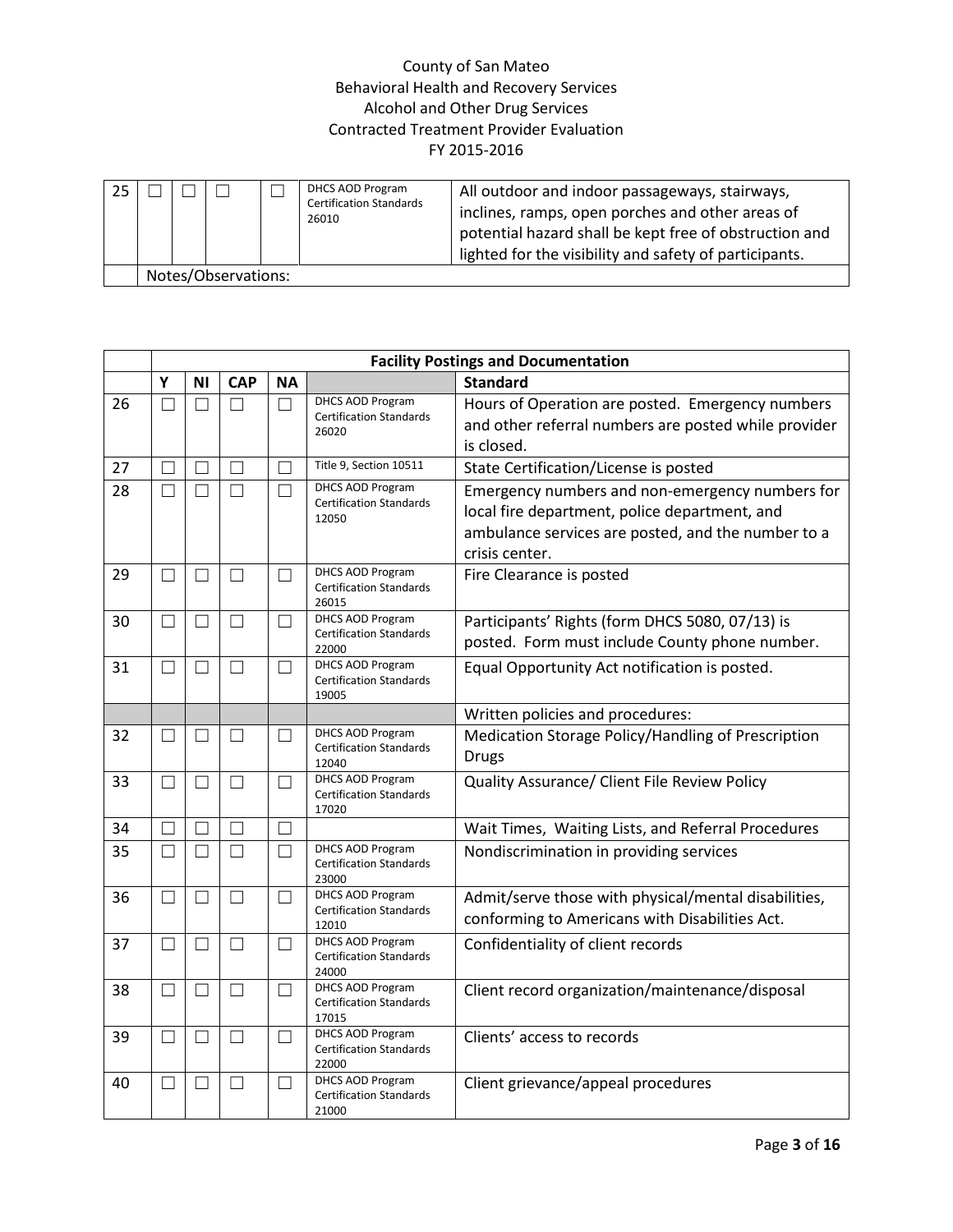| 41   |                   |              |                          |    | <b>DHCS AOD Program</b><br><b>Certification Standards</b><br>21000 | Program Rules                                                                                                                                                                                                                                         |
|------|-------------------|--------------|--------------------------|----|--------------------------------------------------------------------|-------------------------------------------------------------------------------------------------------------------------------------------------------------------------------------------------------------------------------------------------------|
| 42   | $\sim$            | $\mathbf{L}$ | $\mathcal{L}$            |    | <b>DHCS AOD Program</b><br><b>Certification Standards</b><br>12010 | Admission, Readmission, and Non-admission criteria                                                                                                                                                                                                    |
| 43   | $\mathcal{L}$     | $\Box$       | $\mathcal{L}$            |    | DHCS AOD Program<br><b>Certification Standards</b><br>12055        | Referral documentation procedure and list of<br>referrals                                                                                                                                                                                             |
| 44   | П                 | $\Box$       | $\mathcal{L}$            | ×. | <b>DHCS AOD Program</b><br><b>Certification Standards</b><br>12045 | Urinalysis policy                                                                                                                                                                                                                                     |
| 45   | Ш                 | $\Box$       | $\mathcal{L}$            | ×  | <b>DHCS AOD Program</b><br><b>Certification Standards</b><br>12045 | Procedures protecting against falsifying and/or urine<br>sample contamination adhered to                                                                                                                                                              |
| 46   | $\Box$            | $\mathbf{L}$ | ×                        |    | DHCS AOD Program<br><b>Certification Standards</b><br>12070        | Recovery or Treatment Planning protocols                                                                                                                                                                                                              |
| 47   | $\mathcal{L}$     | $\Box$       | ×                        | ×  | <b>DHCS AOD Program</b><br><b>Certification Standards</b><br>12080 | <b>Continuing Care Planning protocols</b>                                                                                                                                                                                                             |
| 48   | $\sim$            | $\Box$       | $\overline{\phantom{a}}$ |    | <b>DHCS AOD Program</b><br><b>Certification Standards</b><br>12085 | Discharge Planning protocols                                                                                                                                                                                                                          |
| 49   | $\Box$            | $\Box$       | $\mathcal{L}$            |    | HSC Sections 11999-<br>11999.3                                     | Provider has a written policy that no aspect of its<br>substance use treatment program services shall<br>include any messaging in the responsible use, if the<br>use is unlawful, of drugs or alcohol.                                                |
| 50   | $\Box$            | $\Box$       | $\mathcal{L}$            | ×. | <b>Trafficking Victims</b><br>Protection Act of 2000               | Provider has a written policy and protocol for<br>complying with all federal, state and local law<br>enforcement agencies when investigating possible<br>trafficking of persons to ensure punishment of<br>traffickers, and to protect their victims. |
| 51   |                   |              |                          |    |                                                                    | Provider has a written policy and protocol for<br>complying with the following control requirements:                                                                                                                                                  |
| 51.a |                   |              |                          |    | DHCS DMC-NNA Contract                                              | HSC, Division 10.5, commencing with Section 11760                                                                                                                                                                                                     |
| 51.b |                   |              |                          |    | DHCS DMC-NNA Contract                                              | Title 9, CCR Division 4, commencing with Section 9000                                                                                                                                                                                                 |
| 51.c |                   |              |                          |    | DHCS DMC-NNA Contract                                              | Government Code Section 16367.8                                                                                                                                                                                                                       |
| 51.d |                   |              |                          |    | DHCS DMC-NNA Contract                                              | Government Code, Article 7, Federally Mandated<br>Audits of Block Grant Funds Allocated to Local<br>Agencies, Chapter 1, Part 1, Division 2, Title 5,<br>commencing at Section 53130                                                                  |
| 51.e | $\perp$           | $\Box$       | ப                        |    | DHCS DMC-NNA Contract                                              | Title 42 USC, Section 300x-31 through 300x-31, 300x-<br>34, 300x-53, 300x-57, and 330x-65 and 66                                                                                                                                                      |
| 51.f | $\vert \ \ \vert$ | ш            | $\mathcal{L}$            |    | DHCS DMC-NNA Contract                                              | The Single Audit Act Amendments of 1996 (title 31,<br>USC Sections 7501-7507) and the Office of<br>Management and Budget (OMB) Circular A-133<br>revised June 27, 2003 and June 26, 2007.                                                             |
| 51.g |                   | ப            |                          |    | DHCS DMC-NNA Contract                                              | Title 45, Code of Federal Regulations (CFR), Sections<br>96.30 through 96.33 and Sections 96.120 through                                                                                                                                              |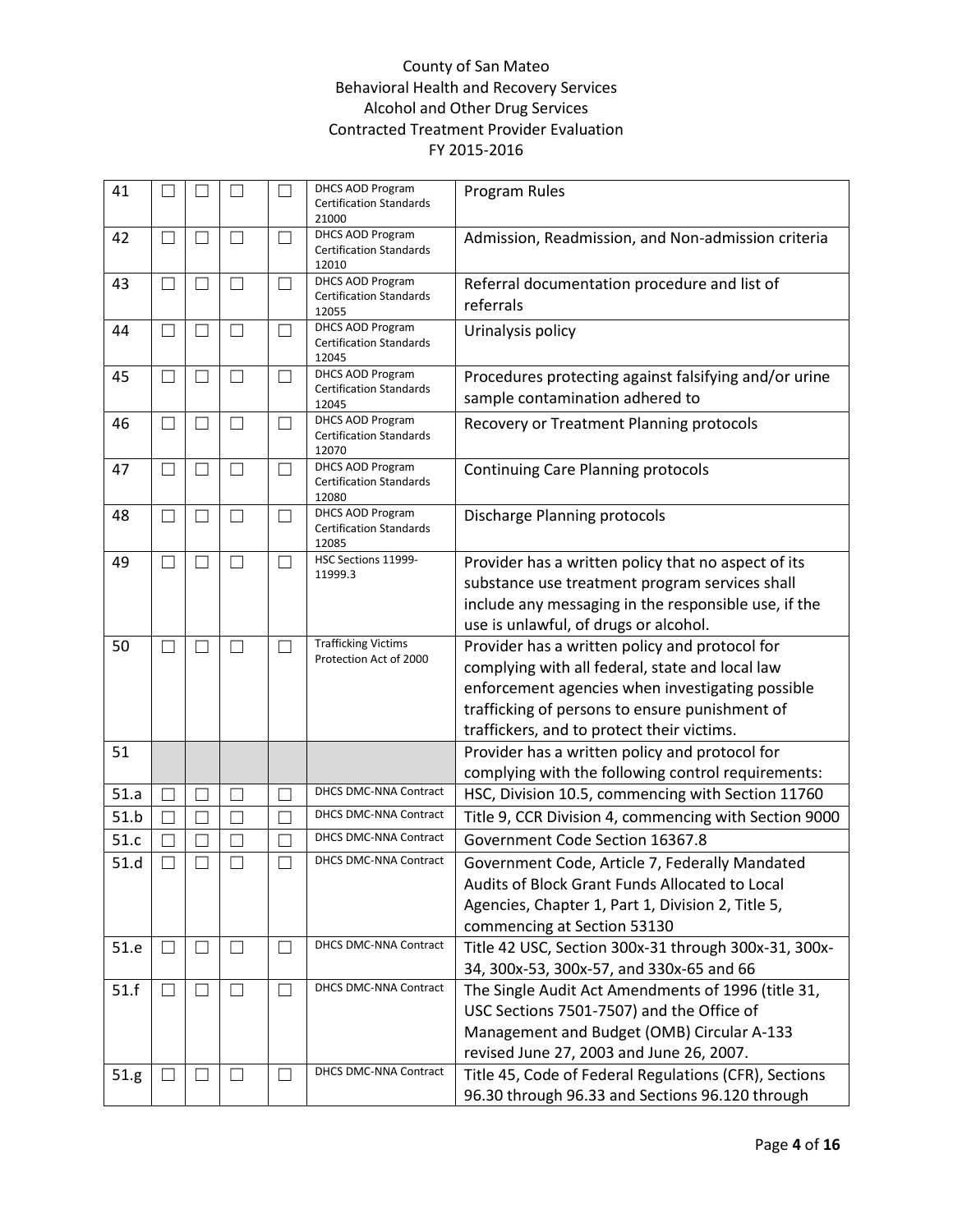|      |                     |  |  |  |                              | 96.137                                            |  |  |
|------|---------------------|--|--|--|------------------------------|---------------------------------------------------|--|--|
| 51.h |                     |  |  |  | <b>DHCS DMC-NNA Contract</b> | Title 42, CFR, Sections 8.1 through 8.34          |  |  |
| 51.i |                     |  |  |  | <b>DHCS DMC-NNA Contract</b> | Title 21, CFR, Sections 1301.01 through 1301.93,  |  |  |
|      |                     |  |  |  |                              | Department of Justice, Controlled Substances, and |  |  |
|      |                     |  |  |  | <b>DHCS DMC-NNA Contract</b> | State Administrative Manual (SAM), Chapter 7200   |  |  |
|      |                     |  |  |  |                              | (General Outline of Procedures)                   |  |  |
|      | Notes/Observations: |  |  |  |                              |                                                   |  |  |

|    |        | <b>Personnel Policies and Records</b> |              |                          |                                                                                               |                                                                                                                                                                                                 |  |  |  |  |  |
|----|--------|---------------------------------------|--------------|--------------------------|-----------------------------------------------------------------------------------------------|-------------------------------------------------------------------------------------------------------------------------------------------------------------------------------------------------|--|--|--|--|--|
|    | Υ      | ΝI                                    | <b>CAP</b>   | <b>NA</b>                |                                                                                               | <b>Standard</b>                                                                                                                                                                                 |  |  |  |  |  |
| 52 |        |                                       |              | П                        | CCR Title 9, Division 4,<br>Chapter 8, Section 13035                                          | Staff has appropriate certification or registration with<br>an approved California certifying agency that is visibly<br>documented in the employee's personnel file.                            |  |  |  |  |  |
| 53 |        |                                       |              |                          | CCR Title 9, Division 4,<br>Chapter 8, Section 13035                                          | Provider has documentation showing that the agency<br>tracks registered employees to ensure they complete<br>appropriate certification within 5 years from the date<br>of initial registration. |  |  |  |  |  |
| 54 |        |                                       | $\mathbf{L}$ |                          | Counselor Certification,<br>Section 13010<br>Title 9, Division 4, Chapter<br>8, Section 13035 | 30% of provider staff meets State of California<br><b>Certification Standards.</b>                                                                                                              |  |  |  |  |  |
| 55 | ٦      | $\Box$                                | $\Box$       | П                        | DHCS AOD Program<br><b>Certification Standards</b><br>19005                                   | Files maintained for all employees and include the<br>following:                                                                                                                                |  |  |  |  |  |
| 56 |        |                                       | $\Box$       |                          | DHCS AOD Program<br><b>Certification Standards</b><br>19005                                   | Application and Resume                                                                                                                                                                          |  |  |  |  |  |
| 57 |        | $\mathbf{I}$                          | П            |                          | <b>DHCS AOD Program</b><br><b>Certification Standards</b><br>19005                            | <b>Confirmation Letter</b>                                                                                                                                                                      |  |  |  |  |  |
| 58 | П      | $\Box$                                | $\Box$       | П                        | Title 9, Section 10564                                                                        | Date hired                                                                                                                                                                                      |  |  |  |  |  |
| 59 | $\Box$ | П                                     | $\Box$       | ┓                        | <b>DHCS AOD Program</b><br><b>Certification Standards</b><br>19005                            | Pay Rate                                                                                                                                                                                        |  |  |  |  |  |
| 60 |        | $\Box$                                | $\Box$       | ┓                        | DHCS AOD Program<br><b>Certification Standards</b><br>19005                                   | Job description                                                                                                                                                                                 |  |  |  |  |  |
| 61 | H      | $\mathbf{L}$                          | $\Box$       | $\Box$                   | DHCS AOD Program<br><b>Certification Standards</b><br>19005                                   | <b>Employee Evaluation (annual)</b>                                                                                                                                                             |  |  |  |  |  |
| 62 |        |                                       |              | $\mathbf{L}$             | Title 9, Section 10125                                                                        | Last TB test date/result                                                                                                                                                                        |  |  |  |  |  |
| 63 |        |                                       | П            | $\overline{\phantom{a}}$ | DHCS AOD Program<br><b>Certification Standards</b><br>19015                                   | <b>Health Screening or Questionnaire</b>                                                                                                                                                        |  |  |  |  |  |
| 64 | ٦      | П                                     | П            | П                        | Title 9, Section 10572(b)                                                                     | CPR/First Aid training where applicable                                                                                                                                                         |  |  |  |  |  |
| 65 |        | П                                     | П            | ┓                        | <b>DHCS AOD Program</b><br><b>Certification Standards</b><br>10010                            | Signed Code of Conduct                                                                                                                                                                          |  |  |  |  |  |
| 66 | $\Box$ | П                                     | П            | $\Box$                   | DHCS AOD Program<br><b>Certification Standards</b><br>19005                                   | Provider has a written personal policies/procedure<br>manual and or handbook, which is kept current and                                                                                         |  |  |  |  |  |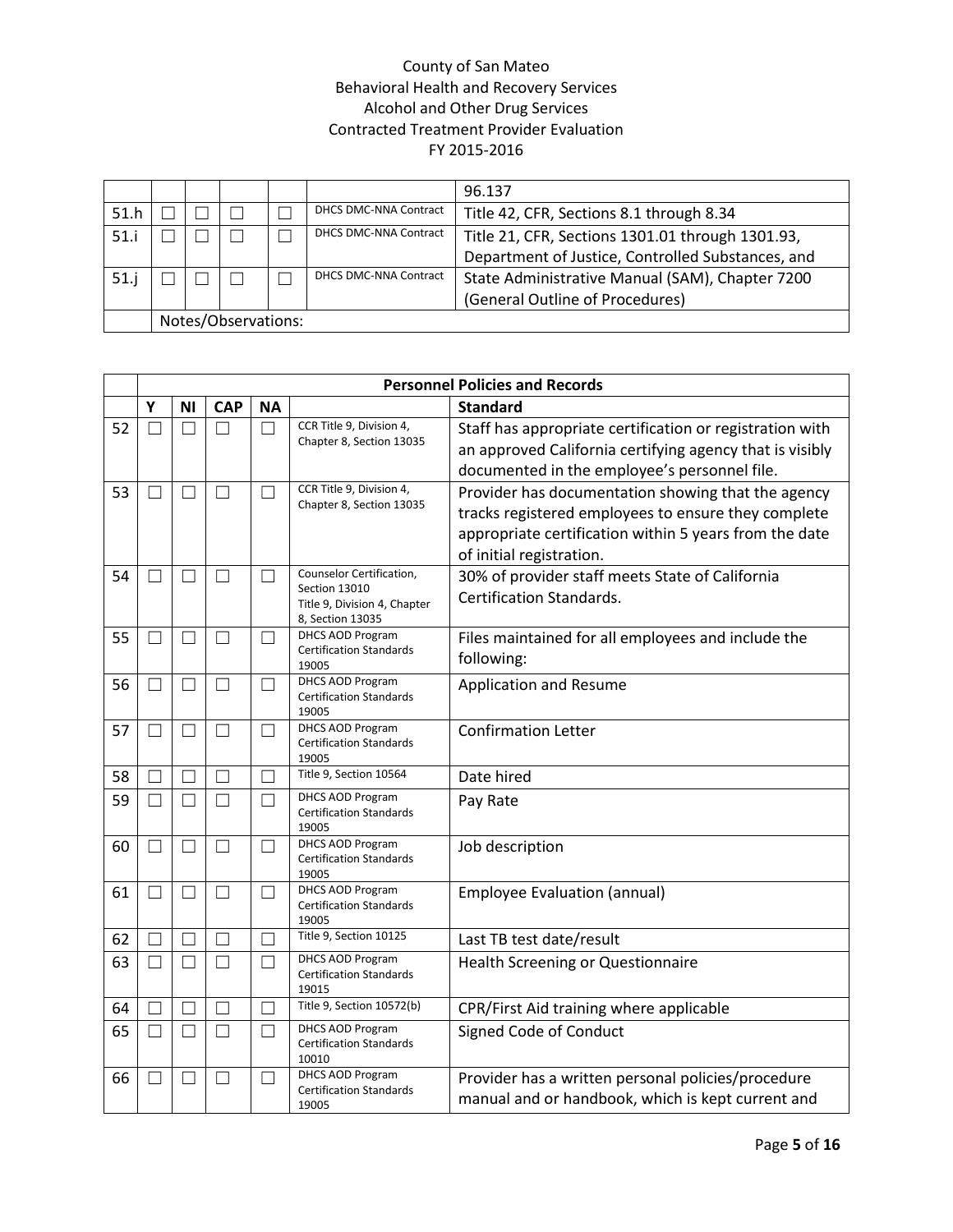|    |               |                          |                   |                          |                                                                    | made available to all staff/volunteers.                                                                                                                                                                                                                                           |
|----|---------------|--------------------------|-------------------|--------------------------|--------------------------------------------------------------------|-----------------------------------------------------------------------------------------------------------------------------------------------------------------------------------------------------------------------------------------------------------------------------------|
|    |               |                          |                   |                          |                                                                    | The policies/procedure manual and or handbook                                                                                                                                                                                                                                     |
|    |               |                          |                   |                          |                                                                    | includes at least the following:                                                                                                                                                                                                                                                  |
| 67 |               |                          | $\vert \ \ \vert$ |                          | <b>DHCS AOD Program</b><br><b>Certification Standards</b><br>19005 | Work Hours (overtime/compensatory time)                                                                                                                                                                                                                                           |
| 68 | $\Box$        | П                        | $\vert \ \ \vert$ | $\blacksquare$           | DHCS AOD Program<br><b>Certification Standards</b><br>19005        | Scheduled time off/leave (vacation/sick/holiday)                                                                                                                                                                                                                                  |
| 69 | - 1           | $\Box$                   | $\Box$            | $\overline{\phantom{a}}$ | <b>DHCS AOD Program</b><br><b>Certification Standards</b>          | Benefits (health/worker's<br>compensation/unemployment)                                                                                                                                                                                                                           |
| 70 | H             | П                        | $\vert \ \ \vert$ | $\overline{\phantom{0}}$ | 19005<br>DHCS AOD Program                                          | Hiring practices                                                                                                                                                                                                                                                                  |
|    |               |                          |                   |                          | <b>Certification Standards</b><br>19005                            |                                                                                                                                                                                                                                                                                   |
| 71 | $\mathcal{L}$ | $\overline{\phantom{a}}$ | $\Box$            | $\overline{\phantom{a}}$ | DHCS AOD Program<br><b>Certification Standards</b><br>19005        | Discipline procedures                                                                                                                                                                                                                                                             |
| 72 | H             | П                        | П                 | $\overline{\phantom{a}}$ | <b>DHCS AOD Program</b><br><b>Certification Standards</b><br>19005 | Discharge procedures                                                                                                                                                                                                                                                              |
| 73 |               | $\overline{\phantom{a}}$ | $\Box$            | $\overline{\phantom{a}}$ | <b>DHCS AOD Program</b><br><b>Certification Standards</b><br>19005 | Promotion procedures                                                                                                                                                                                                                                                              |
| 74 |               | $\overline{\phantom{0}}$ | $\Box$            | $\blacksquare$           | <b>DHCS AOD Program</b><br><b>Certification Standards</b><br>19005 | Employee grievance procedure                                                                                                                                                                                                                                                      |
| 75 |               | $\Box$                   | П                 | $\overline{\phantom{0}}$ | DHCS AOD Program<br><b>Certification Standards</b><br>19005        | Equal Employment Opportunity policy                                                                                                                                                                                                                                               |
| 76 |               | $\blacksquare$           | $\blacksquare$    | $\overline{\phantom{a}}$ | <b>DHCS AOD Program</b><br><b>Certification Standards</b><br>19005 | Nondiscrimination policy                                                                                                                                                                                                                                                          |
| 77 |               |                          | $\Box$            |                          | <b>DHCS AOD Program</b><br><b>Certification Standards</b><br>19005 | Training and Development policy                                                                                                                                                                                                                                                   |
| 78 |               |                          |                   |                          | <b>DHCS AOD Program</b><br><b>Certification Standards</b><br>19005 | Salary schedules and merit adjustments                                                                                                                                                                                                                                            |
| 79 |               |                          | $\Box$            |                          | DHCS AOD Program<br><b>Certification Standards</b><br>19010        | Code of conduct, including: use of alcohol and other<br>drugs on and off the premises; personal relationships<br>with participants; prohibition of sexual contact with<br>participants; sexual harassment; unlawful<br>discrimination; conflict of interest; and confidentiality. |
| 80 | $\mathcal{L}$ | $\overline{\phantom{a}}$ | $\Box$            |                          | DHCS AOD Program<br><b>Certification Standards</b><br>19020        | Training and Development plan is updated annually,<br>and includes seminars or workshops to discuss new<br>developments in the field. Professional journals and<br>other publications are available to staff. All training<br>events are documented.                              |
| 81 |               | $\overline{\phantom{a}}$ | $\Box$            | $\Box$                   | Title 9, Section 10564                                             | Job descriptions for all staff positions clearly define<br>minimum qualifications, including level of<br>education/work experience required.                                                                                                                                      |
| 82 |               | $\overline{\phantom{a}}$ | $\vert \ \ \vert$ |                          | San Mateo County BHRS<br>Agreement, Exhibit A, III, I              | Program maintains a log to track the eligibility status<br>of employees, interns and volunteers prior to hiring                                                                                                                                                                   |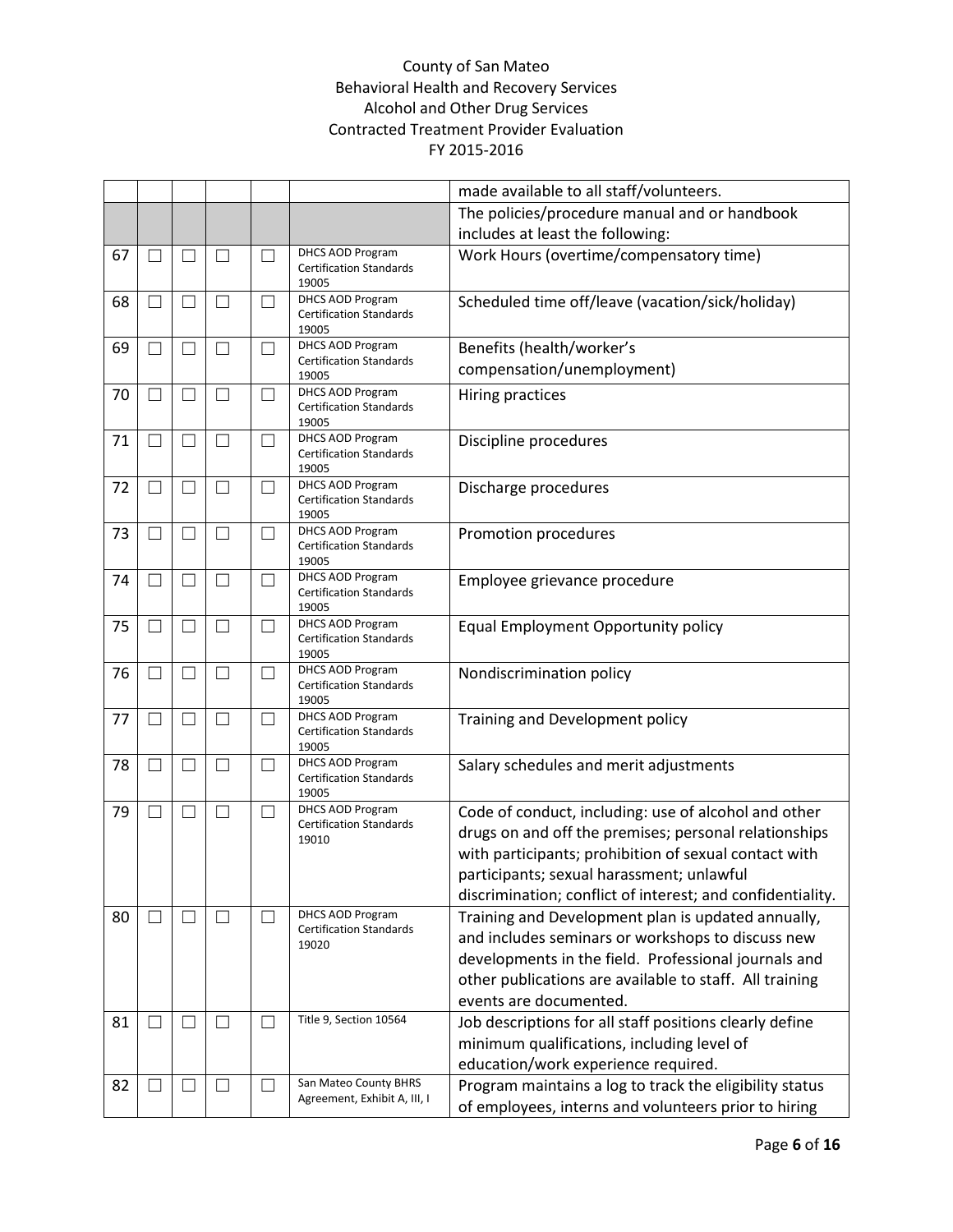|    |  |                     |                                                  | and on an annual basis thereafter. Eligibility status is<br>checked with the Office of Inspector General<br>www.Exclusions.OIG.HHS.Gov. and with the<br>Department of Health Care Services http://files.medi-<br>cal.ca.gov/pubsdoco/faq.asp Verification of this<br>ineligible screening process is due on January 2nd of<br>each contract year.                                           |
|----|--|---------------------|--------------------------------------------------|---------------------------------------------------------------------------------------------------------------------------------------------------------------------------------------------------------------------------------------------------------------------------------------------------------------------------------------------------------------------------------------------|
| 83 |  |                     | San Mateo County BHRS<br>Agreement, Attachment E | Program fingerprints each of its employees,<br>volunteers, consultants, agents, and any other persons<br>who have supervisory or disciplinary power over a<br>child to determine whether or not they have a criminal<br>history which would compromise the safety of<br>children. Fingerprint information received from the<br>DOJ is retained or disposed of pursuant to DOJ<br>directive. |
|    |  | Notes/Observations: |                                                  |                                                                                                                                                                                                                                                                                                                                                                                             |

|    |    |           |            |           |                                                                    | <b>Fiscal Practices</b>                                                                                                                                                                                         |
|----|----|-----------|------------|-----------|--------------------------------------------------------------------|-----------------------------------------------------------------------------------------------------------------------------------------------------------------------------------------------------------------|
|    | Y  | <b>NI</b> | <b>CAP</b> | <b>NA</b> |                                                                    | <b>Standard</b>                                                                                                                                                                                                 |
| 84 |    |           | П          |           | <b>DHCS AOD Program</b><br><b>Certification Standards</b><br>20000 | Provider has a written policy for the assessment and<br>collection of fees.                                                                                                                                     |
| 85 |    |           | П          |           | <b>DHCS AOD Program</b><br><b>Certification Standards</b><br>20000 | Provider has written policies and procedures that<br>govern their fiscal management system, such as:<br>Who holds purchasing authority, who handles<br>accounts receivable, cash, billings and cost allocation. |
| 86 |    |           | П          |           | DHCS AOD Program<br><b>Certification Standards</b><br>20000        | Provider has a written procedure for assessing and<br>assuring the integrity of the financial books of record<br>at least once every three years.                                                               |
| 87 |    |           | П          |           | <b>DHCS AOD Program</b><br><b>Certification Standards</b><br>20000 | Provider has a uniform, consistent and reasonable<br>procedure for determining costs of services provided.                                                                                                      |
| 88 | ×. |           | П          |           | <b>DHCS AOD Program</b><br><b>Certification Standards</b><br>20000 | Provider has a reporting mechanism that indicates the<br>relation of the budget to actual income and expenses<br>to date.                                                                                       |
| 89 | ×. |           | П          |           | <b>DHCS AOD Program</b><br><b>Certification Standards</b><br>20000 | Provider has an accounting system based on accepted<br>accounting principles.                                                                                                                                   |
| 90 | ×. |           | П          |           | <b>DHCS AOD Program</b><br><b>Certification Standards</b><br>20000 | Provider prepares a projection of revenues and<br>expenditures (a line-item budget) for each fiscal year<br>that correlates with quarterly and annual written<br>operation reports and is approved by the BOD.  |
| 91 | Ξ  |           | П          |           | DHCS AOD Program<br><b>Certification Standards</b><br>20000        | Provider has liability insurance or is bonded.                                                                                                                                                                  |
| 92 |    |           |            |           | Title 45 CFR, Part 92,<br>Section 92.3                             | Provider tracks the obligations and expenditures of<br>SAPT BG funds, including but not those limited to                                                                                                        |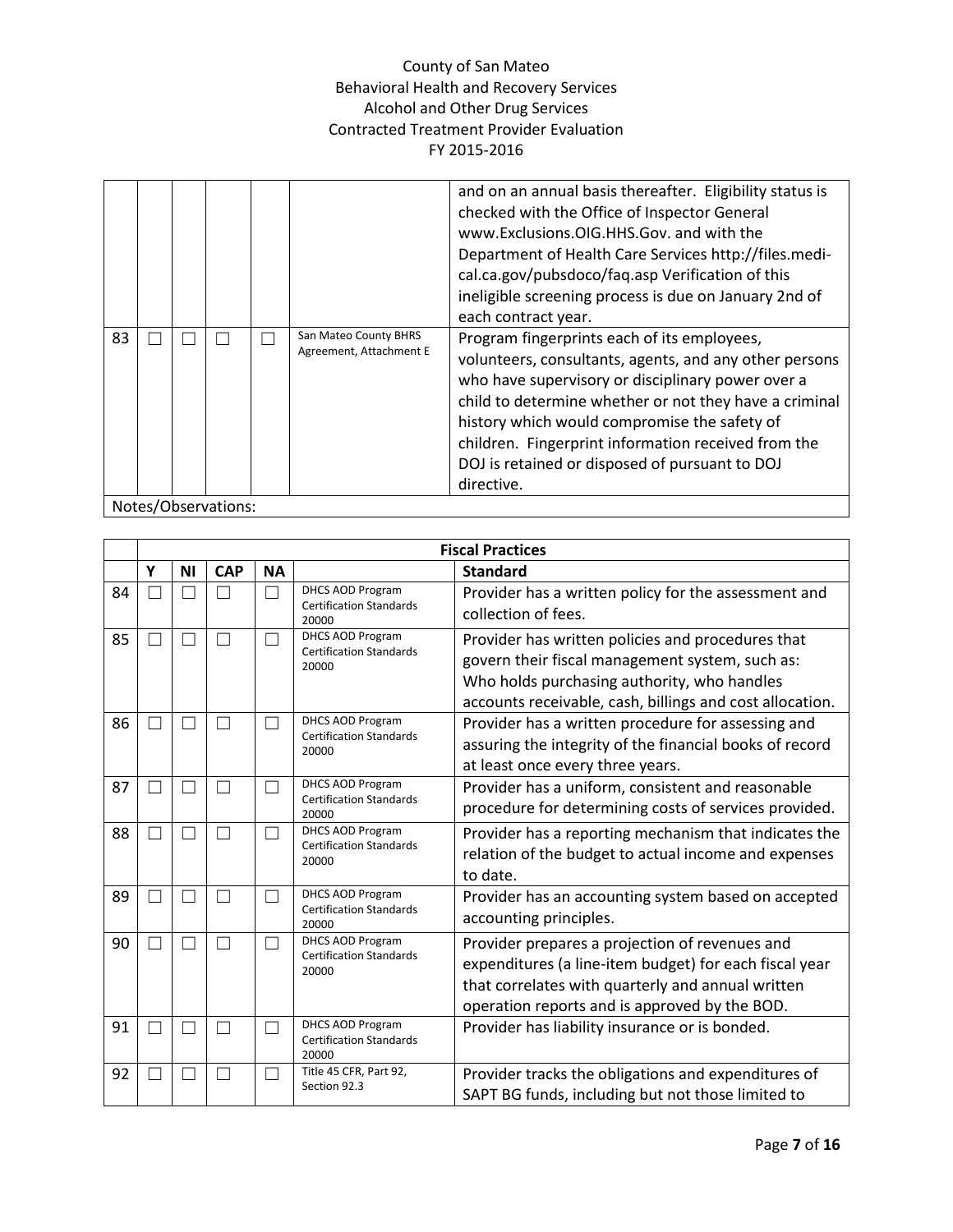| those spent on primary prevention, services to            |
|-----------------------------------------------------------|
|                                                           |
| pregnant women and women with dependent                   |
| children, and HIV early intervention services.            |
| Provider has a fiscal policy to ensure compliance with    |
| SAPT BG Restrictions on Expenditures guidelines.          |
| Provider has written policies complying with Payment      |
| of Last Resort requirements for SAPT BG funding for       |
| pregnant and parenting women, tuberculosis services       |
|                                                           |
| Provider has a written policy stating it will not use any |
| SAPT BG funds to carry out any programs distributing      |
| sterile needles or syringes for the hypodermic            |
|                                                           |
| Provider has a written policy stating that no part of     |
| any federal funds shall be used to pay the salary and     |
| wages of an individual at a rate in excess of Level I of  |
| the Executive Schedule. (Schedule can be found at         |
|                                                           |
|                                                           |
|                                                           |

|     |    | Data Integrity, Accuracy and Timeliness |            |               |                                                      |                                                                   |  |  |  |  |  |
|-----|----|-----------------------------------------|------------|---------------|------------------------------------------------------|-------------------------------------------------------------------|--|--|--|--|--|
|     | Υ  | ΝI                                      | <b>CAP</b> | <b>NA</b>     |                                                      | <b>Standard</b>                                                   |  |  |  |  |  |
| 97  |    |                                         |            |               | <b>DHCS NNA-DMC Contract</b>                         | Provider submits DATAR data by the 10th of each                   |  |  |  |  |  |
|     |    |                                         |            |               |                                                      | month.                                                            |  |  |  |  |  |
| 98  |    |                                         |            |               | DHCS NNA-DMC Contract                                | Provider enters CalOMS client treatment data                      |  |  |  |  |  |
|     |    |                                         |            |               |                                                      | monthly, no later than the 10th of the following                  |  |  |  |  |  |
|     |    |                                         |            |               |                                                      | month.                                                            |  |  |  |  |  |
| 99  | ×. |                                         |            |               | DHCS NNA-DMC Contract                                | Provider completes annual updates for client records              |  |  |  |  |  |
|     |    |                                         |            |               |                                                      | that are outstanding for 12 or more months.                       |  |  |  |  |  |
| 100 | H  |                                         |            | $\mathcal{L}$ | DHCS NNA-DMC Contract                                | Provider ensures client discharges are completed                  |  |  |  |  |  |
|     |    |                                         |            |               |                                                      | appropriately in CalOMS Tx, no later than the 10 <sup>th</sup> of |  |  |  |  |  |
|     |    |                                         |            |               |                                                      | the following month.                                              |  |  |  |  |  |
| 101 | Ш  | $\Box$                                  |            | □             | San Mateo County BHRS                                | Program enters client wait time data into DATAR.                  |  |  |  |  |  |
| 102 | П  |                                         |            | □             | Agreement, Exhibit A, III.E<br>San Mateo County BHRS | Program's Documentation at a Glance Report                        |  |  |  |  |  |
|     |    |                                         |            |               | Agreement, Exhibit A, III.E.b                        | indicate that all Consent forms are being used and                |  |  |  |  |  |
|     |    |                                         |            |               |                                                      | are kept up to date, including:                                   |  |  |  |  |  |
|     |    |                                         |            |               |                                                      | •Consent to Treatment                                             |  |  |  |  |  |
|     |    |                                         |            |               |                                                      | •Treatment Plans                                                  |  |  |  |  |  |
|     |    |                                         |            |               |                                                      | •Consent to share ASI                                             |  |  |  |  |  |
| 103 |    |                                         |            |               | San Mateo County BHRS                                | Program has staff dedicated to participating in                   |  |  |  |  |  |
|     |    |                                         |            |               | Agreement, Exhibit A, III.E.d                        | Avatar trainings and attending the monthly Avatar                 |  |  |  |  |  |
|     |    |                                         |            |               |                                                      | User Group meetings.                                              |  |  |  |  |  |
|     |    |                                         |            |               |                                                      |                                                                   |  |  |  |  |  |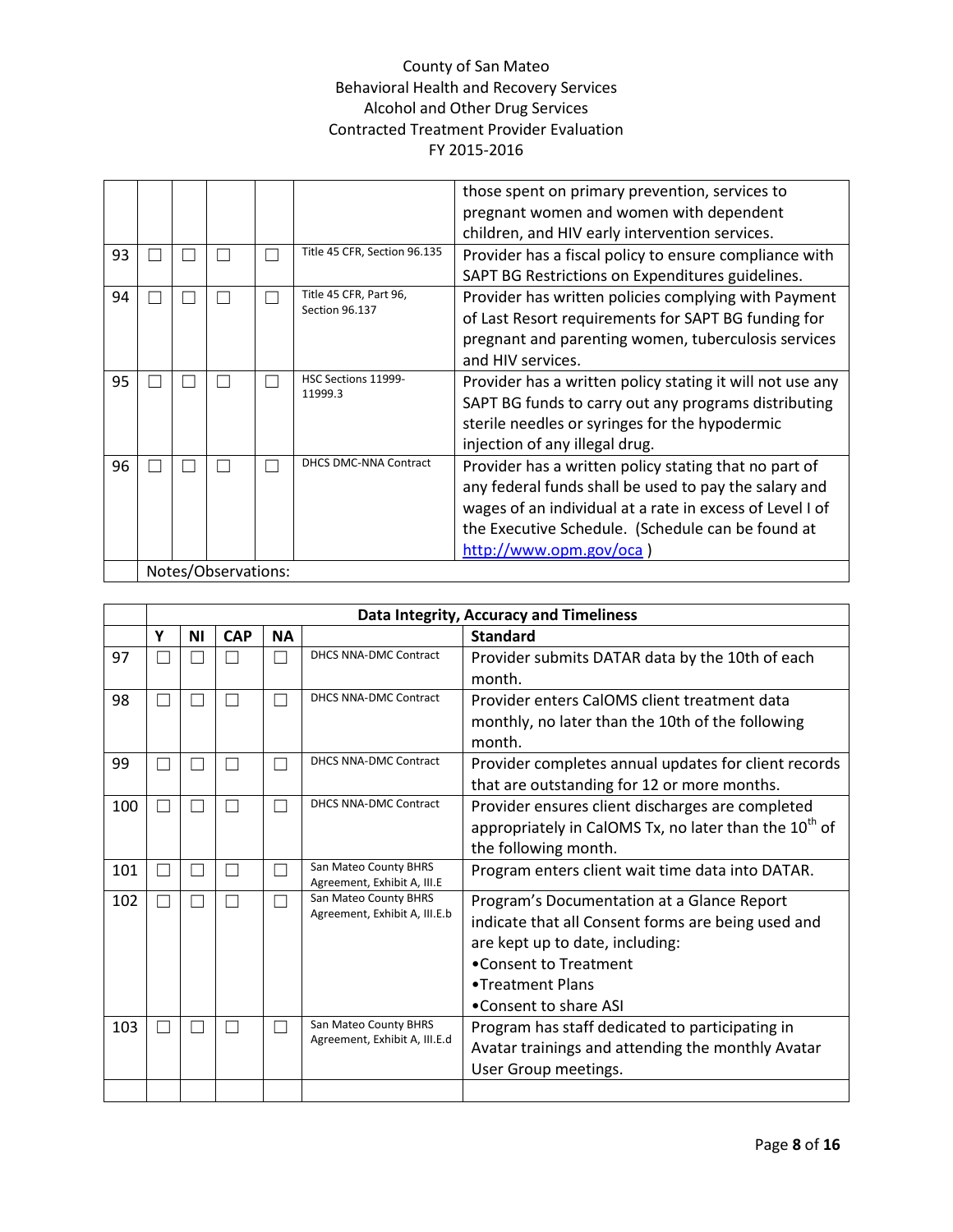# Notes/Observations:

|     |        |                   |               |           |                              | <b>Tuberculosis, SAPT Priority Admissions and Interim Services</b> |
|-----|--------|-------------------|---------------|-----------|------------------------------|--------------------------------------------------------------------|
|     | Υ      | <b>NI</b>         | <b>CAP</b>    | <b>NA</b> |                              | <b>Standard</b>                                                    |
| 104 | ⊠      |                   |               | П         | DHCS NNA-DMC Contract        | Provider routinely makes available TB services to                  |
|     |        |                   |               |           |                              | each individual receiving treatment.                               |
| 105 | $\Box$ | $\Box$            | П             | $\Box$    | <b>DHCS NNA-DMC Contract</b> | Provider reduces barriers to patients' accepting TB                |
|     |        |                   |               |           |                              | treatment and develops strategies to improve                       |
|     |        |                   |               |           |                              | follow-up monitoring, particularly after patients                  |
|     |        |                   |               |           |                              | leave treatment, by disseminating information                      |
|     |        |                   |               |           |                              | through educational bulletins and technical                        |
|     |        |                   |               |           |                              | assistance.                                                        |
| 106 | - 1    | $\vert \ \ \vert$ | $\mathcal{L}$ | П         | 45 CFR 96.131(a)             | Provider has a written policy granting priority                    |
|     |        |                   |               |           |                              | admission for clients in the following order:                      |
|     |        |                   |               |           |                              | Pregnant injecting drug users                                      |
|     |        |                   |               |           |                              | Pregnant substance users                                           |
|     |        |                   |               |           |                              | Parenting injecting drug users                                     |
|     |        |                   |               |           |                              | Parenting substance users                                          |
| 107 |        |                   |               | $\Box$    | 45 CFR 96.131(c)             | Provider has a written policy stating that when it is              |
|     |        |                   |               |           |                              | unable to admit a substance using pregnant woman                   |
|     |        |                   |               |           |                              | because of insufficient capacity or the program does               |
|     |        |                   |               |           |                              | not provide necessary services, referral to another                |
|     |        |                   |               |           |                              | program is made and documented. Pregnant                           |
|     |        |                   |               |           |                              | women are referred to another program or provided                  |
|     |        |                   |               |           |                              | interim services, including a referral for prenatal                |
|     |        |                   |               |           |                              | care, within 48 hours of seeking treatment services.               |
| 108 |        |                   |               | $\Box$    | 45 CFR 96.121 (b)            | Provider has a written policy stating pregnant                     |
|     |        |                   |               |           |                              | injecting drug using women are either admitted to a                |
|     |        |                   |               |           |                              | program no later than 14 days after making the                     |
|     |        |                   |               |           |                              | request, or admitted within 120 days after making                  |
|     |        |                   |               |           |                              | the request if interim services are provided.                      |
| 109 | - 1    | $\vert \ \ \vert$ | $\Box$        | $\Box$    | 45 CFR 96.121                | Provider has a written policy stating that it provides             |
|     |        |                   |               |           |                              | interim services to pregnant women it is unable to                 |
|     |        |                   |               |           |                              | admit within 48 hours, including but not limited to:               |
|     |        |                   |               |           |                              | • counseling and education on HIV and TB,                          |
|     |        |                   |               |           |                              | •the risks of needle sharing,                                      |
|     |        |                   |               |           |                              | •the risks of transmission to sexual partners and                  |
|     |        |                   |               |           |                              | infants, and steps that can be taken to ensure that                |
|     |        |                   |               |           |                              | HIV and TB transmission does not occur;                            |
|     |        |                   |               |           |                              | . Referrals to HIV or TB services, if necessary;                   |
|     |        |                   |               |           |                              | . Counseling pregnant women on the effects of                      |
|     |        |                   |               |           |                              | alcohol and other drug use on the fetus; and                       |
|     |        |                   |               |           |                              | . Referrals for prenatal care for pregnant women.                  |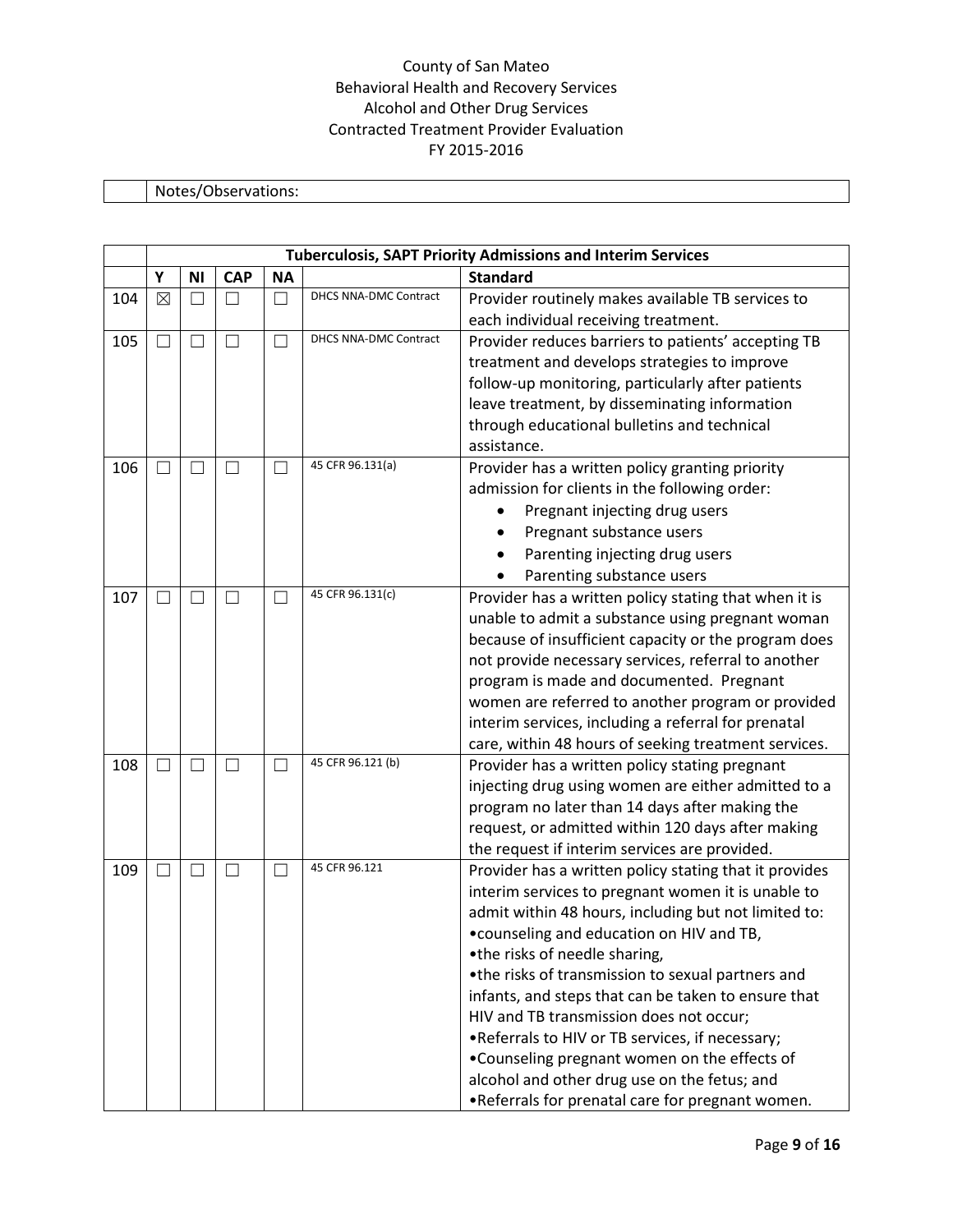| 110 |                     |  |  |  | DHCS Bulletin 13-03;<br>45 CFR 96.121 | Provider has a written policy on collaborating with<br>the local health department for HIV counseling and<br>testing, and for other education and prevention<br>efforts, including infectious disease testing, viral<br>hepatitis testing, and outreach services for out of<br>treatment IV drug users. |  |
|-----|---------------------|--|--|--|---------------------------------------|---------------------------------------------------------------------------------------------------------------------------------------------------------------------------------------------------------------------------------------------------------------------------------------------------------|--|
|     | Notes/Observations: |  |  |  |                                       |                                                                                                                                                                                                                                                                                                         |  |

|     |                          |    |                     |           |                                                             | <b>Clinical Policies and Procedures</b>                                                                                                                                                                                    |
|-----|--------------------------|----|---------------------|-----------|-------------------------------------------------------------|----------------------------------------------------------------------------------------------------------------------------------------------------------------------------------------------------------------------------|
|     | Υ                        | ΝI | <b>CAP</b>          | <b>NA</b> |                                                             | <b>Standard</b>                                                                                                                                                                                                            |
| 111 | Г                        |    |                     | ×         | San Mateo County BHRS<br>Agreement, Exhibit A. III.C.2      | The Program has provided a written narrative on<br>their current status of compliance with the Standard<br>of Care Policy.                                                                                                 |
| 112 | $\overline{\phantom{a}}$ |    |                     | ×.        | San Mateo County BHRS<br>Agreement, Exhibit<br>A.III.C.3.a  | The Program has staff dedicated to attending the<br>Change Agents meetings to maintain and enhance<br>the program's COD capability.                                                                                        |
| 113 | П                        |    |                     | ٦         | San Mateo County BHRS<br>Agreement, Exhibit<br>A.III.C.4.b  | Provider has an established Quality Improvement<br>Committee that is comprised of staff throughout all<br>levels of the Agency.                                                                                            |
| 114 | - 1                      |    |                     |           | San Mateo County BHRS<br>Agreement, Exhibit A,<br>III.C.4.d | Provider has a written Quality Improvement Plan<br>that is updated annually, with written quarterly<br>reports documenting progress.                                                                                       |
| 115 | П                        |    |                     | ×         | San Mateo County BHRS<br>Agreement, Exhibit A, III.C.5      | Provider solicits feedback from service recipients on<br>an annual basis, through focus groups, client<br>satisfaction surveys, or other mechanisms. The<br>feedback is incorporated into the Quality<br>Improvement plan. |
| 116 | $\mathcal{L}$            |    |                     | П         | San Mateo County BHRS<br>Agreement, Exhibit A, III,<br>G.2  | Program has at least one staff dedicated to attend<br>the Cultural Competence Council and the program is<br>actively participating in at least one cultural<br>competence effort within BHRS.                              |
|     |                          |    |                     |           |                                                             |                                                                                                                                                                                                                            |
|     |                          |    |                     |           |                                                             |                                                                                                                                                                                                                            |
|     |                          |    |                     |           |                                                             |                                                                                                                                                                                                                            |
|     |                          |    | Notes/Observations: |           |                                                             |                                                                                                                                                                                                                            |

|     | <b>Residential Detoxification Services</b> |            |           |                                                             |                                                                                                                                                                                |  |  |  |  |
|-----|--------------------------------------------|------------|-----------|-------------------------------------------------------------|--------------------------------------------------------------------------------------------------------------------------------------------------------------------------------|--|--|--|--|
|     | ΝI                                         | <b>CAP</b> | <b>NA</b> |                                                             | <b>Standard</b>                                                                                                                                                                |  |  |  |  |
| 117 |                                            |            |           | DHCS AOD Program<br><b>Certification Standards</b><br>16020 | Staff physically checks each participant for breathing<br>by a face-to-face physical observation at least every<br>30 minutes for at least the first 12 hours of<br>admission. |  |  |  |  |
| 118 |                                            |            |           | 45 CFR 96.121 and San                                       | Provider has a written policy granting priority                                                                                                                                |  |  |  |  |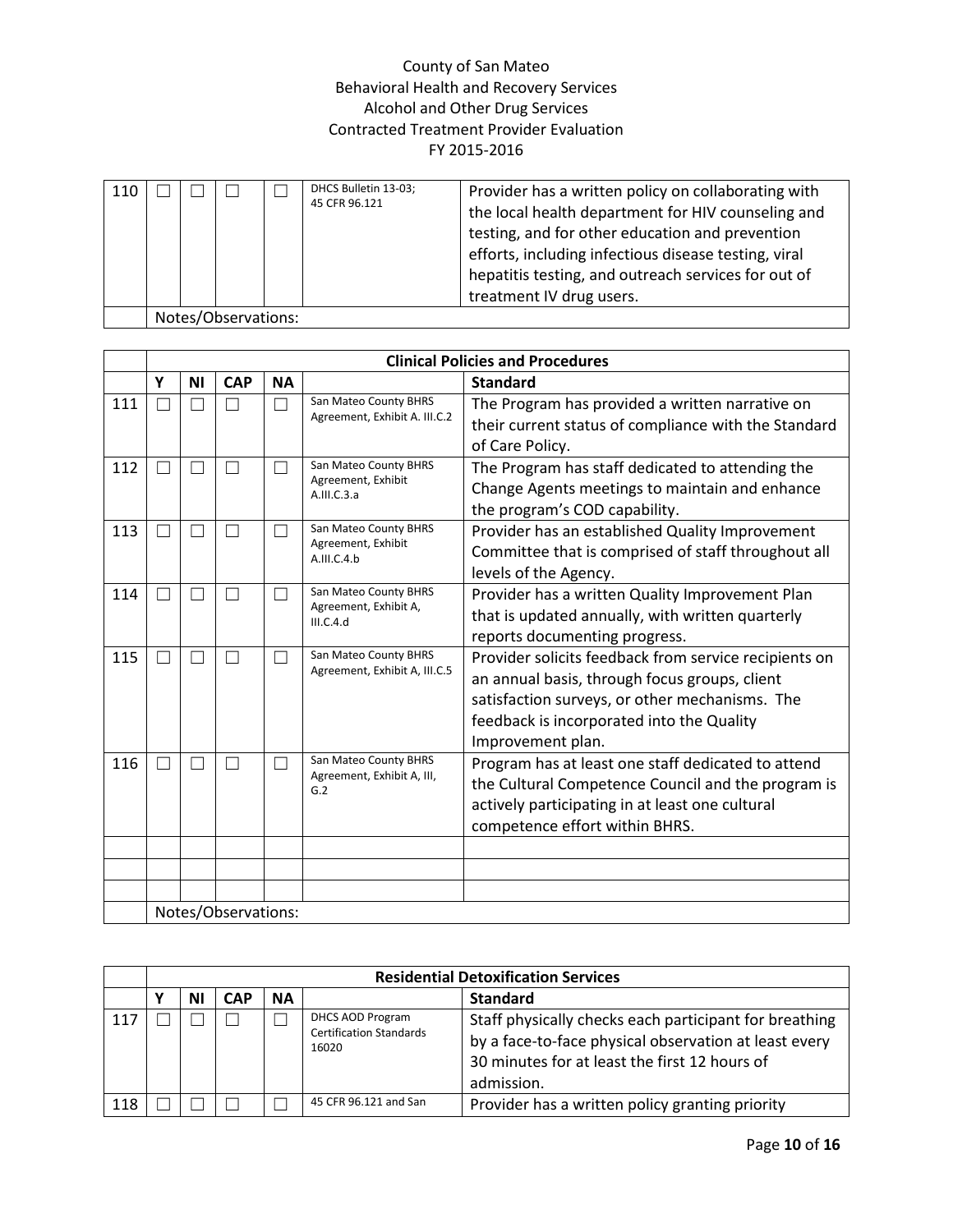|     |                          |        |                     |                          | <b>Mateo County BHRS</b><br>Agreement                     | admission for clients in the following order:         |
|-----|--------------------------|--------|---------------------|--------------------------|-----------------------------------------------------------|-------------------------------------------------------|
|     |                          |        |                     |                          |                                                           | Pregnant injecting drug users                         |
|     |                          |        |                     |                          |                                                           | Pregnant substance users<br>$\bullet$                 |
|     |                          |        |                     |                          |                                                           | Parenting injecting drug users                        |
|     |                          |        |                     |                          |                                                           | Parenting substance users                             |
|     |                          |        |                     |                          |                                                           | <b>IMAT and ARM referred clients</b>                  |
|     |                          |        |                     |                          |                                                           | All other BHRS referred clients                       |
| 119 | П                        |        |                     |                          | Title 9, Section 10573 (a)<br>(15)                        | Safe storage of cleaning and toxic substances         |
| 120 | $\overline{\phantom{0}}$ |        |                     |                          | Title 9, Section 10573 (a) (7)                            | Food: properly stored, prepared and served            |
| 121 | П                        |        |                     |                          | Title 9, Section 10571                                    | Transportation: safe, reliable cars (service records) |
|     |                          |        |                     |                          |                                                           | and valid drivers (license and insurance)             |
| 122 | П                        |        |                     |                          | Title 9, Section 10583                                    | Appropriate sleeping and personal storage quarters    |
| 123 | П                        |        |                     | Π                        | Title 9, Section 10572 (f&g)                              | Medication: proper storage, recording, dispensing     |
|     |                          |        |                     |                          |                                                           | and destroying                                        |
| 124 | П                        | l.     | $\Box$              | $\overline{\phantom{0}}$ | Title 9, Section 10567 (c)(1)                             | Medical: Proper recording, attention to health        |
|     |                          |        |                     |                          |                                                           | problems, including First Aid Kit                     |
| 125 | П                        | $\Box$ | $\Box$              | T.                       | Title 9, Section 10584 (d)                                | Water: warning posted over taps delivering water      |
|     |                          |        |                     |                          |                                                           | above 131 degrees.                                    |
| 126 | П                        | $\Box$ | П                   | □                        | DHCS AOD Program<br><b>Certification Standards</b>        | For programs with 15 or fewer residents, there shall  |
|     |                          |        |                     |                          | 16030                                                     | be at least 1 staff member on duty and awake at all   |
|     |                          |        |                     |                          |                                                           | times. For programs with 16 or more residents,        |
|     |                          |        |                     |                          |                                                           | there shall be at least 2 staff members on duty and   |
|     |                          |        |                     |                          |                                                           | awake at all times.                                   |
| 127 | $\overline{\phantom{a}}$ |        |                     |                          | <b>DHCS AOD Program</b><br><b>Certification Standards</b> | At all times, there must be at least 1 staff member   |
|     |                          |        |                     |                          | 16030                                                     | on duty and awake with current CPR and First Aid      |
|     |                          |        |                     |                          |                                                           | certificate.                                          |
|     |                          |        |                     |                          |                                                           |                                                       |
|     |                          |        |                     |                          |                                                           |                                                       |
|     |                          |        | Notes/Observations: |                          |                                                           |                                                       |

|     |   | <b>Outpatient and Intensive Outpatient Services</b> |            |           |                                                                                                                          |                                                                                                                                                                                                                       |  |  |  |
|-----|---|-----------------------------------------------------|------------|-----------|--------------------------------------------------------------------------------------------------------------------------|-----------------------------------------------------------------------------------------------------------------------------------------------------------------------------------------------------------------------|--|--|--|
|     | v | ΝI                                                  | <b>CAP</b> | <b>NA</b> |                                                                                                                          | <b>Standard</b>                                                                                                                                                                                                       |  |  |  |
| 128 |   |                                                     |            |           | DHCS AOD Program<br><b>Certification Standards</b><br>13000                                                              | Outpatient Programs have a minimum of two<br>individual or group sessions per 30-day period.                                                                                                                          |  |  |  |
| 129 |   |                                                     |            |           | San Mateo County BHRS<br>Agreement, Exhibit A.I.A.1.a                                                                    | Outpatient programs provide a minimum of 2 group<br>counseling sessions per 30 day period, and a<br>minimum of 30 minutes of individual counseling<br>sessions bi-weekly, or 1 hour per month.                        |  |  |  |
| 130 |   |                                                     |            |           | DHCS AOD Program<br><b>Certification Standards</b><br>13000 and<br>San Mateo County BHRS<br>Agreement, Exhibit A.I.A.1.b | Intensive Outpatient Programs have between 3-5<br>hours of individual or group sessions and/or<br>structured activities per day 3-5 days per week, for a<br>minimum of 9 hours and a maximum of 19 hours per<br>week. |  |  |  |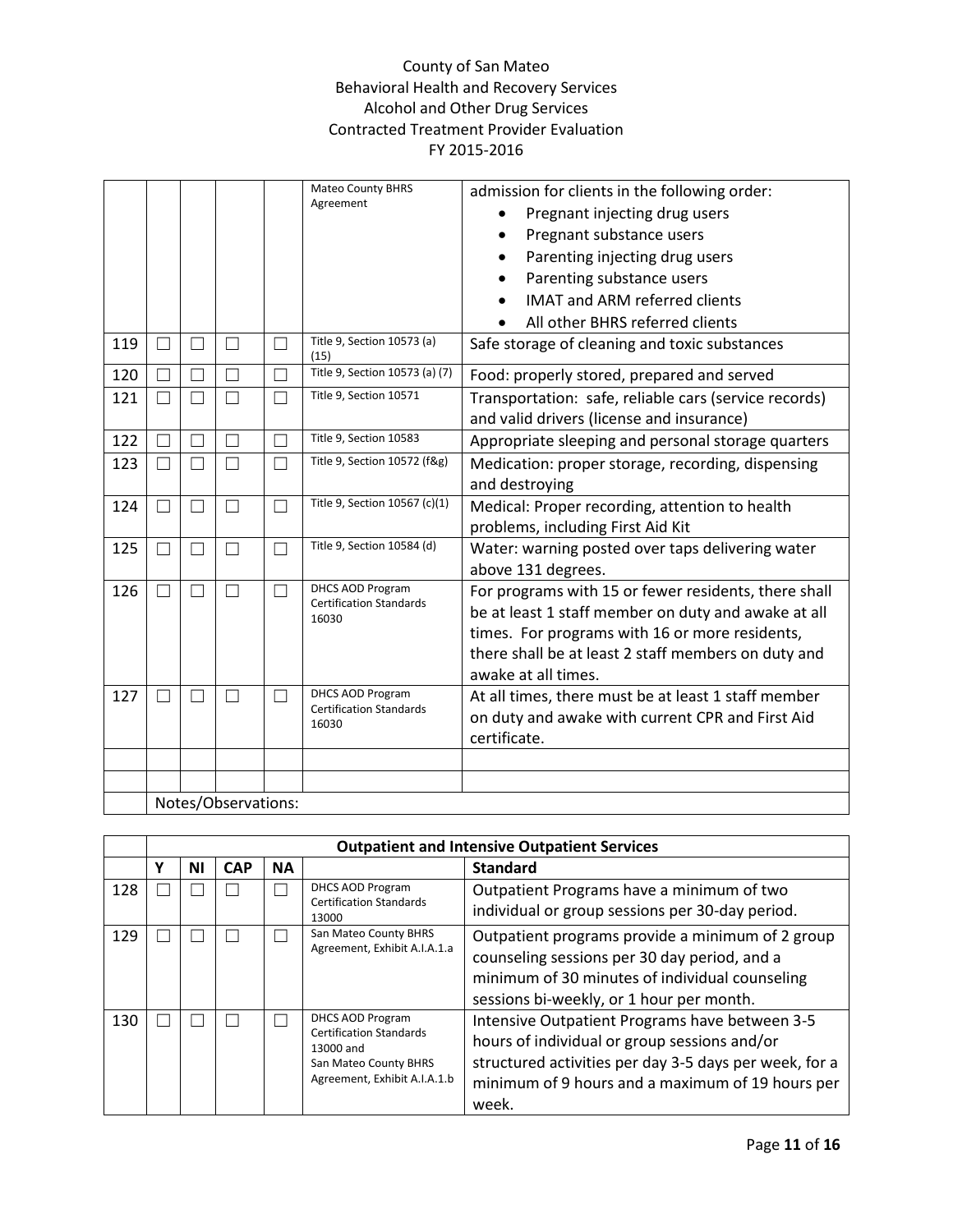# Notes/Observations:

|     | <b>Residential Services</b> |              |                     |           |                                                           |                                                         |  |  |  |  |
|-----|-----------------------------|--------------|---------------------|-----------|-----------------------------------------------------------|---------------------------------------------------------|--|--|--|--|
|     | Y                           | <b>NI</b>    | <b>CAP</b>          | <b>NA</b> |                                                           | <b>Standard</b>                                         |  |  |  |  |
| 131 | П                           |              | $\vert \ \ \vert$   | П         | <b>DHCS AOD Program</b><br><b>Certification Standards</b> | Residential Programs have a minimum of 20 hours         |  |  |  |  |
|     |                             |              |                     |           | 13000                                                     | per week of individual or group sessions and/or         |  |  |  |  |
|     |                             |              |                     |           | San Mateo County BHRS                                     | structured activities for each participant.             |  |  |  |  |
| 132 | ٦                           |              |                     | ┐         | Agreement, Exhibit A.I.A.1.d                              | Adult residential programs provide a minimum of 20      |  |  |  |  |
|     |                             |              |                     |           |                                                           | hours per week of counseling and/or structured          |  |  |  |  |
|     |                             |              |                     |           |                                                           | therapeutic activities, including individual counseling |  |  |  |  |
|     |                             |              |                     |           |                                                           | sessions at a minimum of 30 minutes per week or 1       |  |  |  |  |
|     |                             |              |                     |           |                                                           | hour bi-weekly.                                         |  |  |  |  |
| 133 | $\Box$                      | П            | П                   | П         | Title 9, Section 10573 (a)<br>(15)                        | Safe storage of cleaning and toxic substances           |  |  |  |  |
| 134 | $\Box$                      |              |                     |           | Title 9, Section 10573 (a) (7)                            | Food: properly stored, prepared and served              |  |  |  |  |
| 135 | П                           |              | ٦                   |           | Title 9, Section 10571                                    | Transportation: safe, reliable cars (service records)   |  |  |  |  |
|     |                             |              |                     |           |                                                           | and valid drivers (license and insurance)               |  |  |  |  |
| 136 |                             |              |                     |           | Title 9, Section 10583                                    | Appropriate sleeping and personal storage quarters      |  |  |  |  |
| 137 | $\Box$                      | $\Box$       | $\vert \ \ \vert$   |           | Title 9, Section 10572 (f&g)                              | Medication: proper storage, recording, dispensing       |  |  |  |  |
|     |                             |              |                     |           |                                                           | and destroying                                          |  |  |  |  |
| 138 | □                           |              |                     |           | Title 9, Section 10567 (c)(1)                             | Medical: Proper recording, attention to health          |  |  |  |  |
|     |                             |              |                     |           |                                                           | problems, including First Aid Kit                       |  |  |  |  |
| 139 | П                           | $\mathsf{L}$ | П                   | ┓         | Title 9, Section 10584 (d)                                | Water: warning posted over taps delivering water        |  |  |  |  |
|     |                             |              |                     |           |                                                           | above 131 degrees.                                      |  |  |  |  |
| 140 | $\Box$                      | П            | П                   | П         | Title 9, Section 12070 (b)                                | Treatment plan due within 14 days of admission,         |  |  |  |  |
|     |                             |              |                     |           |                                                           | reviewed every 14 days                                  |  |  |  |  |
| 141 | ┐                           |              |                     | ┐         | DHCS AOD Program<br><b>Certification Standards</b>        | Treatment plan progress is recorded weekly              |  |  |  |  |
|     |                             |              |                     |           | 13000                                                     |                                                         |  |  |  |  |
| 142 | ┓                           |              |                     | . I       | Title 9, Section 10567 (b)                                | TB clearance: 6 months prior to or 30 days after        |  |  |  |  |
|     |                             |              |                     |           |                                                           | admission, then annually                                |  |  |  |  |
|     |                             |              | Notes/Observations: |           |                                                           |                                                         |  |  |  |  |

|     |   | <b>Adolescent Services</b> |            |           |                                                 |                                                                                                                                                                                                                                                                                      |  |  |  |
|-----|---|----------------------------|------------|-----------|-------------------------------------------------|--------------------------------------------------------------------------------------------------------------------------------------------------------------------------------------------------------------------------------------------------------------------------------------|--|--|--|
|     | ν | ΝI                         | <b>CAP</b> | <b>NA</b> |                                                 | <b>Standard</b>                                                                                                                                                                                                                                                                      |  |  |  |
| 143 |   |                            |            |           | 2002 Youth Treatment<br>Guidelines, Section III | Program offers services to youth ages 12 through 17.<br>If the program serves youth younger than 12 or<br>between 18-21, the program:<br>Documents clinical appropriateness and has a<br>written protocol that addresses developmentally<br>appropriate services for that age group. |  |  |  |
| 144 |   |                            |            |           | 2002 Youth Treatment<br>Guidelines, Section V.C | Program uses a comprehensive assessment tool to<br>document the level of severity of the youth's AOD-<br>related problems and addresses the level of care the<br>youth needs. The assessment tool should include,                                                                    |  |  |  |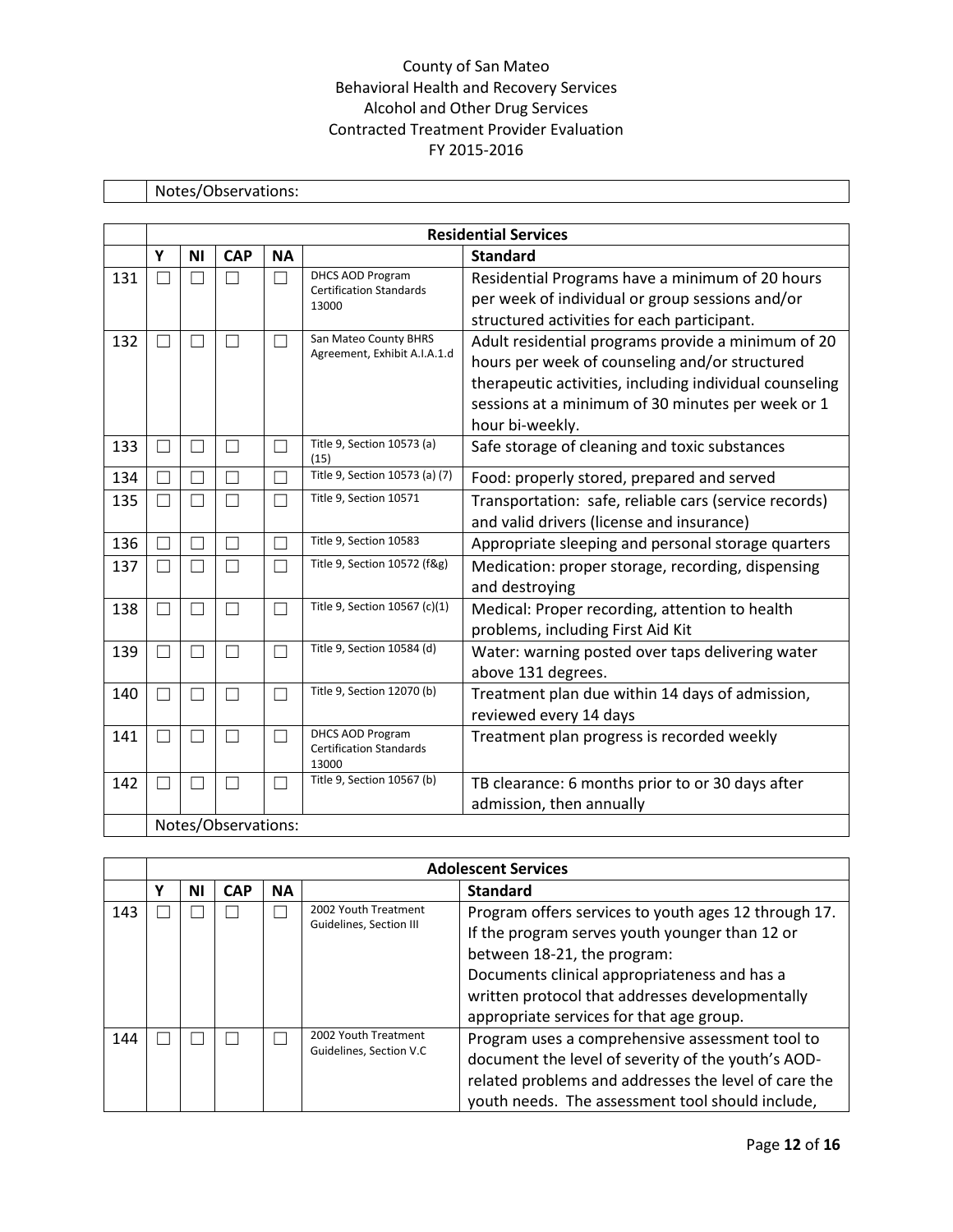|     |                   |              |              |                          |                                                     | but not be limited to, issues of substance abuse,<br>mental health, physical health, legal, development, |
|-----|-------------------|--------------|--------------|--------------------------|-----------------------------------------------------|----------------------------------------------------------------------------------------------------------|
|     |                   |              |              |                          |                                                     | school/education/employment, and family/peer<br>relationships.                                           |
| 145 | $\vert \ \ \vert$ |              | $\Box$       |                          | 2002 Youth Treatment                                | If the Program serves both male and female youth, it                                                     |
|     |                   |              |              |                          | Guidelines, Section V.E.3                           | addresses gender-specific issues in determining                                                          |
|     |                   |              |              |                          |                                                     | treatment needs and therapeutic approaches, and                                                          |
|     |                   |              |              |                          |                                                     | provides regular opportunities for separate gender                                                       |
|     |                   |              |              |                          |                                                     | group activities and counseling sessions.                                                                |
| 146 | $\vert \ \ \vert$ |              |              |                          | 2002 Youth Treatment                                | Treatment plans are developed in conjunction with                                                        |
|     |                   |              |              |                          | Guidelines, Section V.F.2-3                         | the youth and address multiple problems, including                                                       |
|     |                   |              |              |                          |                                                     | but not limited to mental health, education, family,                                                     |
|     |                   |              |              |                          |                                                     | medical illness, and legal issues.                                                                       |
| 147 | $\vert \ \ \vert$ |              |              | - 1                      | 2002 Youth Treatment                                | Treatment plans are completed within 30 days of                                                          |
|     |                   |              |              |                          | Guidelines, Section V.C.7<br>and V.F.7              | admission, and are modified as needs arise or change                                                     |
|     |                   |              |              |                          |                                                     | during treatment, or at least every 6 months.                                                            |
| 148 | П                 |              | $\mathbf{L}$ | ×                        | 2002 Youth Treatment                                | Program provides individual counseling sessions to                                                       |
|     |                   |              |              |                          | <b>Guidelines Section V.G.2</b>                     | each youth participant as clinically appropriate and                                                     |
|     |                   |              |              |                          |                                                     | specified in the treatment plan, but at least:                                                           |
|     |                   |              |              |                          |                                                     | •Upon admission,                                                                                         |
|     |                   |              |              |                          |                                                     | • to develop and revise treatment plans,                                                                 |
|     |                   |              |              |                          |                                                     | •as needed when the youth is                                                                             |
|     |                   |              |              |                          |                                                     | uncomfortable/unready to address an issue in a                                                           |
|     |                   |              |              |                          |                                                     | group setting,                                                                                           |
|     |                   |              |              |                          |                                                     | •for crisis intervention, and                                                                            |
|     |                   |              |              |                          |                                                     | ·discharge planning.                                                                                     |
| 149 | $\vert \ \ \vert$ |              | $\Box$       | П                        | 2002 Youth Treatment                                | Program offers individual family counseling, multi-                                                      |
|     |                   |              |              |                          | Guidelines Section V.I.1                            | family groups, and parental education sessions as                                                        |
|     |                   |              |              |                          |                                                     | clinically appropriate and specified in the treatment                                                    |
|     |                   |              |              |                          |                                                     | plan.                                                                                                    |
| 150 | $\Box$            |              | $\mathbf{L}$ | П                        | 2002 Youth Treatment                                | Program offers or arranges for educational sessions                                                      |
|     |                   |              |              |                          | Guidelines Section V.J.2                            | on topics including HIV/AIDS and other STDs, TB,                                                         |
|     |                   |              |              |                          |                                                     | hepatitis, nutrition, sexuality/family planning,                                                         |
|     |                   |              |              |                          |                                                     | violence prevention, independent living skills, and                                                      |
|     |                   |              |              |                          |                                                     | smoking cessation.                                                                                       |
| 151 | $\Box$            | $\mathbf{I}$ | $\Box$       | $\overline{\phantom{a}}$ | 2002 Youth Treatment<br>Guidelines V.L              | Program randomly drug tests participants.                                                                |
| 152 | $\Box$            |              | $\Box$       | H                        | 2002 Youth Treatment<br>Guidelines Section VIII.C.1 | Program has at least one staff member on all shifts                                                      |
|     |                   |              |              |                          |                                                     | that is trained and certified in first aid and CPR.                                                      |
| 153 | $\Box$            |              | ப            | $\overline{\phantom{a}}$ | 2002 Youth Treatment<br>Guidelines Section VIII.C.2 | Program has written protocols and procedures in                                                          |
|     |                   |              |              |                          |                                                     | case of a medical or psychological emergency.                                                            |
| 154 | $\vert \ \ \vert$ | Ш            | □            | $\vert \ \ \vert$        | 2002 Youth Treatment<br>Guidelines Section VIII.C.2 | Program has written protocols and procedures in                                                          |
|     |                   |              |              |                          |                                                     | case of a medical or psychological emergency.                                                            |
| 155 | $\Box$            |              | LI           | H                        | 2002 Youth Treatment                                | Program has at least the following core staff:                                                           |
|     |                   |              |              |                          | Guidelines Section X.B.1                            | Program or Clinical Supervisor, AOD counselor, and                                                       |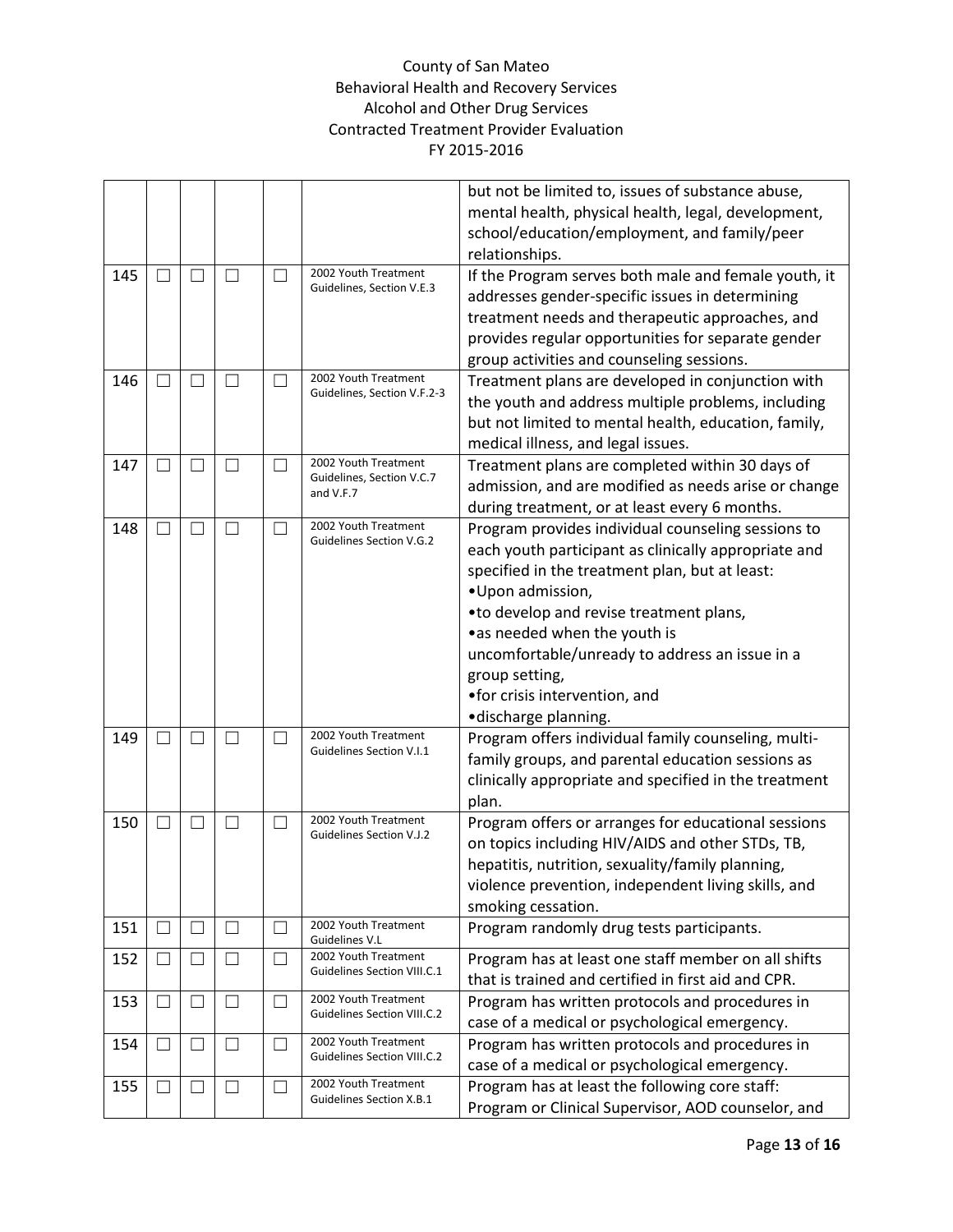|     |  |                     |                                                                 | family therapist.                                                                                                                                                                             |
|-----|--|---------------------|-----------------------------------------------------------------|-----------------------------------------------------------------------------------------------------------------------------------------------------------------------------------------------|
| 156 |  |                     | San Mateo County<br><b>Adolescent Treatment</b><br>Requirements | Program services include a minimum of 1 hour of<br>individual counseling per week, 2 hours of recovery-<br>oriented group counseling per week, and 2 hours of<br>family counseling per month. |
|     |  | Notes/Observations: |                                                                 |                                                                                                                                                                                               |

|     |        | <b>Perinatal Services</b> |            |           |                                                                     |                                                                                                                                                                                                                                                                           |
|-----|--------|---------------------------|------------|-----------|---------------------------------------------------------------------|---------------------------------------------------------------------------------------------------------------------------------------------------------------------------------------------------------------------------------------------------------------------------|
|     | Y      | ΝI                        | <b>CAP</b> | <b>NA</b> |                                                                     | <b>Standard</b>                                                                                                                                                                                                                                                           |
| 157 | П      | П                         | П          | $\Box$    | 45CFR 96.124 (e)(3)                                                 | Program provides gender-specific treatment<br>programming, including therapeutic interventions<br>which may address issues of relationships, sexual<br>and physical abuse, and parenting and childcare.                                                                   |
| 158 | $\Box$ | $\Box$                    | $\Box$     | $\Box$    | 45CFR 96.124(e) (5)                                                 | Program provides or arranges for case management<br>services to ensure that women and their children<br>have access to medical care and other needed<br>services.                                                                                                         |
| 159 | П      | $\Box$                    | $\Box$     | $\Box$    | 45 CFR 96 Appendix A(28)                                            | Program provides or arranges for transportation<br>services so that women and their children have<br>access to substance use treatment services, medical<br>care, and therapeutic services for children, and to<br>obtain employment.                                     |
| 160 | П      | П                         | П          | П         | 45 CFR 96.124(e) (4)                                                | Program provides or arranges for therapeutic<br>interventions for the children in custody of the<br>women in treatment, which may, among other<br>things, address the children's developmental needs<br>and their issues of sexual abuse, physical abuse, and<br>neglect. |
| 161 | П      | П                         | П          | П         | 45 CFR 96.124(e) (1) (3) and<br>Title 22, Division 12,<br>Chapter 1 | Program makes child care services available for<br>participant's children while the women are in on-site<br>treatment and off-site ancillary services.                                                                                                                    |
| 162 | П      | П                         | $\Box$     | П         | Pro-Children Act of 1994,<br>20 USC 6081 et. Seq.                   | Program prohibits indoor smoking where services for<br>children are funded with SAPT BG (federal) funds.                                                                                                                                                                  |
|     |        |                           |            |           |                                                                     | Program provides or arranges for the following<br>services:                                                                                                                                                                                                               |
| 163 | П      | П                         | П          | $\Box$    | HSC 11757.59(b)                                                     | Parenting skills building and child development<br>information.                                                                                                                                                                                                           |
| 164 | П      | П                         | П          | $\Box$    | HSC 11757.59(b)                                                     | Educational/vocational training and life skills<br>resources.                                                                                                                                                                                                             |
| 165 | $\Box$ | $\vert \ \ \vert$         | $\Box$     | $\Box$    | 45 CFR 96.121                                                       | Education and information on the effects of alcohol<br>and drug use during pregnancy and breast feeding.                                                                                                                                                                  |
| 166 |        |                           |            | $\Box$    | 45 CFR 96.121                                                       | TB and HIV education and counseling.                                                                                                                                                                                                                                      |
| 167 | П      | П                         | П          | $\Box$    | 45 CFR 96.124(e) (1) (2)                                            | Program provides for or arranges primary medical<br>care for women in treatment, including prenatal                                                                                                                                                                       |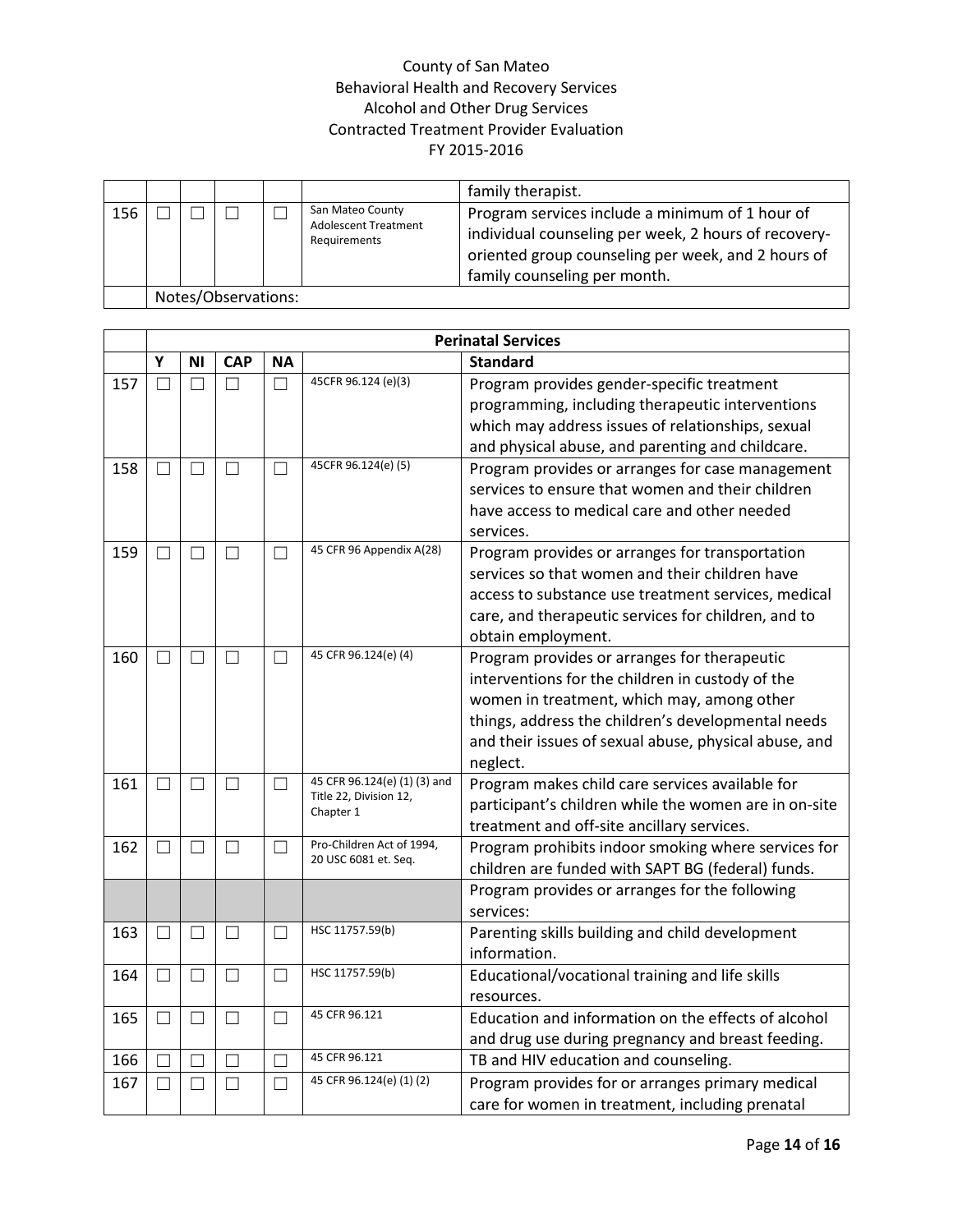|  |                     |  | care. Program also provides for or arranges primary<br>pediatric care, including immunizations, for<br>dependent children. |
|--|---------------------|--|----------------------------------------------------------------------------------------------------------------------------|
|  | Notes/Observations: |  |                                                                                                                            |

|     |                     | <b>Narcotic Replacement Therapy Services</b> |            |           |                          |                                                        |  |
|-----|---------------------|----------------------------------------------|------------|-----------|--------------------------|--------------------------------------------------------|--|
|     | γ                   | ΝI                                           | <b>CAP</b> | <b>NA</b> |                          | <b>Standard</b>                                        |  |
| 168 |                     |                                              |            |           | Title 9, Section 10305   | Treatment plan due within 28 days of admission         |  |
| 169 |                     |                                              |            |           | HS Code 11757.59(b)      | Patients receive at least 50 minutes of individual     |  |
|     |                     |                                              |            |           |                          | counseling monthly                                     |  |
| 170 |                     |                                              |            |           | Title 9, Section 10310 & | Patients receive monthly urinalysis tests. Pregnant    |  |
|     |                     |                                              |            |           | 10360                    | patients receive weekly urinalysis tests.              |  |
| 171 |                     |                                              |            |           | Title 9, Section 10210   | Multiple registration completely filled out            |  |
| 172 |                     |                                              |            |           | Title 9, Section 10355 & | Patients receive a quarterly physician visit. Pregnant |  |
|     |                     |                                              |            |           | 10360                    | patients receive a monthly physician visit.            |  |
| 173 |                     |                                              |            |           | Title 9, Section 10355   | Physician documentation of dosage change               |  |
| 174 |                     |                                              |            |           | Title 9, Section 10567   | TB test on file                                        |  |
| 175 |                     |                                              |            |           |                          |                                                        |  |
|     | Notes/Observations: |                                              |            |           |                          |                                                        |  |

| Analyst Signature:               | Date: |
|----------------------------------|-------|
| --<br>Supervisor<br>* Signature: | Date: |